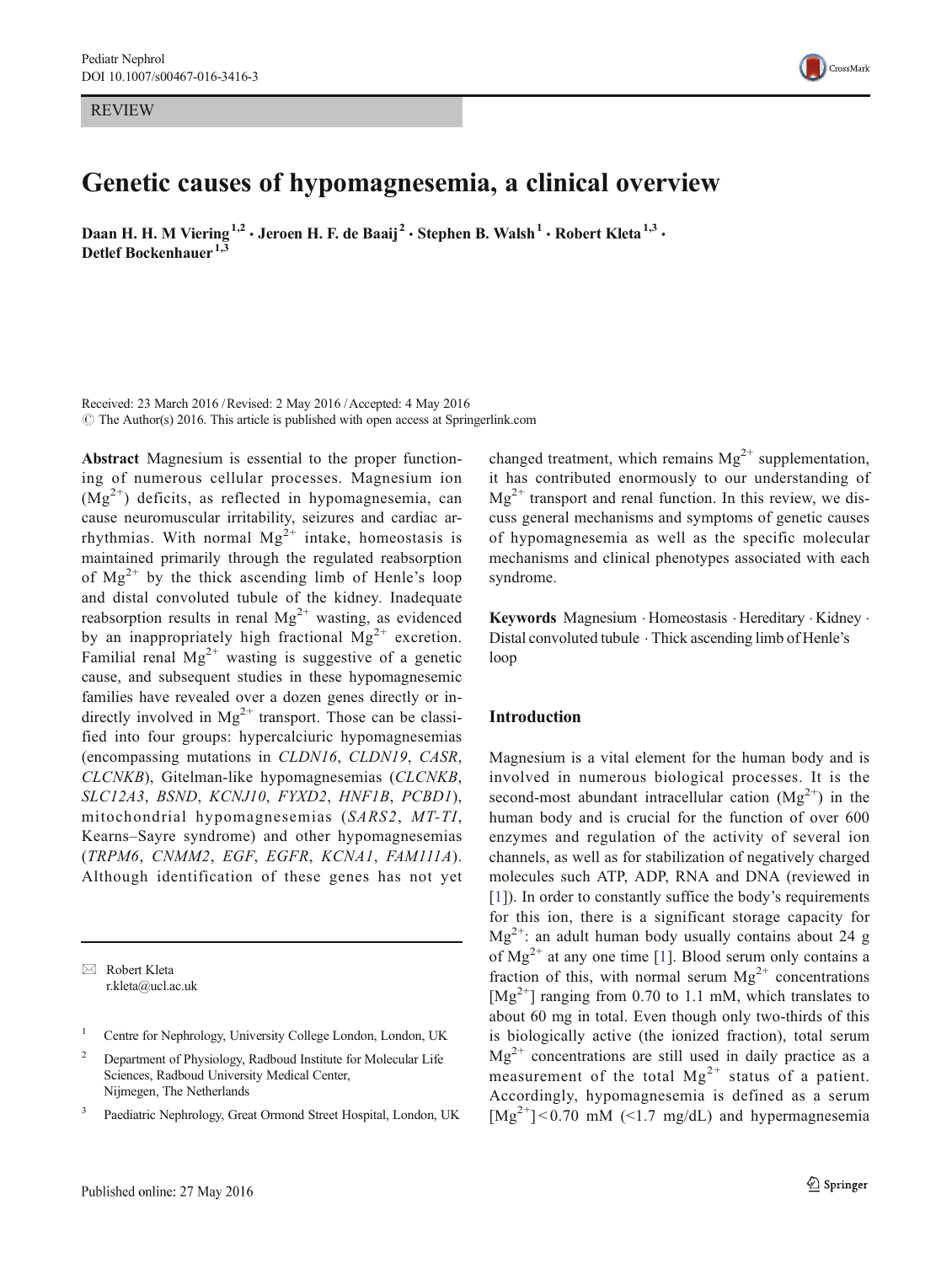as a serum  $[Mg^{2+}] > 1.1$  mM ( $>2.5$  mg/dL). A shortage of  $Mg^{2+}$  can have direct consequences, some wellestablished, others less clear, but it is also associated with several other diseases. Direct consequences or symptoms that might arise from hypomagnesemia are variable in severity and may correlate to the extent and duration of the  $Mg^{2+}$  shortage, ranging from leg cramps and tiredness to seizures, coma and eventually death (Table 1). In addition, (severe) hypomagnesemia may have further consequences during pregnancy, as suggested by findings that a  $Mg^{2+}$ -deficient diet in pregnant mice was able to induce fetal malformations [[2\]](#page-9-0). Conversely, supplementation with magnesium sulfate  $(MgSO<sub>4</sub>)$  during pregnancy is a treatment for pre-eclampsia [\[3](#page-9-0)], suggesting a role for a relative shortage of  $Mg^{2+}$  in this disease too. Lastly, some diseases, such as Parkinson's disease and diabetes, have merely been associated with low serum  $Mg^{2+}$  concentrations (reviewed in [[1\]](#page-9-0)). It is not yet clear, however, whether hypomagnesemia is the cause, a consequence or simply an epiphenomenon in these diseases.

Most of our current knowledge about  $Mg^{2+}$  homeostasis has been obtained by studying the molecular mechanisms through which genetic mutations cause hypomagnesemia. The aim of this review is to provide an update of the currently known genetic defects in  $Mg^{2+}$  homeostasis from a clinical point of view, discussing firmly established knowledge as well as several recently discovered or neglected hereditary hypomagnesemic syndromes.

Table 1 Direct consequences of hypomagnesemia

| Direct consequences of hypomagnesemia <sup>a</sup>                                                        |
|-----------------------------------------------------------------------------------------------------------|
| Chyostek and Trousseau's signs                                                                            |
| <b>Tiredness</b>                                                                                          |
| Generalized weakness                                                                                      |
| Tremor                                                                                                    |
| Paresthesias and palpitations                                                                             |
| Hypokalemia                                                                                               |
| Hypoparathyroidism resulting in hypocalcemia                                                              |
| Chondrocalcinosis                                                                                         |
| Failure to thrive (in children)                                                                           |
| Spasticity and tetany                                                                                     |
| Seizures                                                                                                  |
| Electrocardiography changes, including prolonged QT interval<br>(especially with concomitant hypokalemia) |
| Cardiac arrhythmias (especially with concomitant hypokalemia)                                             |
| Basal ganglia calcifications                                                                              |
| Coma                                                                                                      |
| Intellectual disability                                                                                   |
| Death                                                                                                     |

<sup>a</sup> Consequences of hypomagnesemia are presented from top to bottom of table in order of increasing severity

# Maintaining  $Mg^{2+}$  homeostasis

The daily dietary  $Mg^{2+}$  intake recommended by the U.S. Institute of Medicine is dependent on age (Table 2). Approximately 30–50 % of the ingested  $Mg^{2+}$  will be absorbed by the intestine, although this has been reported to increase to 80 % in cases of  $Mg^{2+}$  deficiency. The bulk of the dietary  $Mg^{2+}$  is initially absorbed in the jejunum and ileum via paracellular pathways. The remainder can be absorbed by the colonic epithelium, entering the cells via transient receptor potential melastatin type 6 (TRPM6), an essential ion channel and serine/threonine-protein kinase, and probably exiting the cells at the basolateral side by making use of the sodium (Na<sup>+</sup>) gradient and the Na<sup>+</sup>-Mg<sup>2+</sup> exchanger cyclinM4 (CNNM4).  $Mg^{2+}$  subsequently enters the bloodstream to be delivered to cells, excreted by the kidneys or stored in bones. The large skeletal stores (50–60 % of total body  $Mg^{2+}$ ) are in part responsible for keeping the serum  $Mg^{2+}$ concentrations constant (reviewed in [[1](#page-9-0)]).

An even more important role in the regulation of  $Mg^{2+}$ homeostasis has been given to the kidney. After glomerular ultrafiltration, a mere 10–25 % of  $Mg^{2+}$  is reabsorbed by the proximal convoluted tubule (PCT) through paracellular pathways. Next, a further 50–70 % of the filtered  $Mg^{2+}$  is reabsorbed via paracellular pathways in the thick ascending limb of Henle's loop (TAL), where claudins play a key role in regulating paracellular calcium ( $Ca^{2+}$ ) and Mg<sup>2+</sup> transport [\[4](#page-9-0)] (see Fig. [1\)](#page-2-0). Lastly, fine-tuning of the total  $Mg^{2+}$  reabsorption takes place in the distal convoluted tubule (DCT), which ab-sorbs the final [5](#page-9-0)–10 % via transcellular pathways [5]. Essential for this last step is the apical  $Mg^{2+}$  channel TRPM6, the same channel that is responsible for  $Mg^{2+}$  transport in the large intestine (reviewed in [\[1](#page-9-0)]). The activity of this channel and its expression in the membrane are positively regulated through epidermal growth factor (EGF)-activated pathways [\[6\]](#page-9-0) (see Fig. [1](#page-2-0)). Finally, also insulin, estrogen, extracellular pH, ATP, oxidative stress and  $Mg^{2+}$  itself are all found to be able to influence the magnitude of  $Mg^{2+}$  transport in the DCT [\[1](#page-9-0)]. Towards the end of this last segment, 95–99 %

| <b>Table 2</b> | Recommended dietary allowance of magnesium $(Mg^{2+})$ |  |  |  |  |
|----------------|--------------------------------------------------------|--|--|--|--|
|----------------|--------------------------------------------------------|--|--|--|--|

| Age (years) | <b>RDA</b> for males<br>$(mg\ Mg^{2+}/day)$ | RDA for females<br>$(mg\ Mg^{2+}/day)^a$ |
|-------------|---------------------------------------------|------------------------------------------|
| $0 - 1$     | NA                                          | NA                                       |
| $1 - 3$     | 80                                          | 80                                       |
| $4 - 8$     | 130                                         | 130                                      |
| $9 - 13$    | 240                                         | 240                                      |
| $14 - 18$   | 410                                         | 360                                      |
| $19 - 30$   | 400                                         | 310                                      |
| >31         | 420                                         | 320                                      |
|             |                                             |                                          |

RDA, Recommended dietary allowance; NA, information not available <sup>a</sup> For women during pregnancy the RDA is slightly higher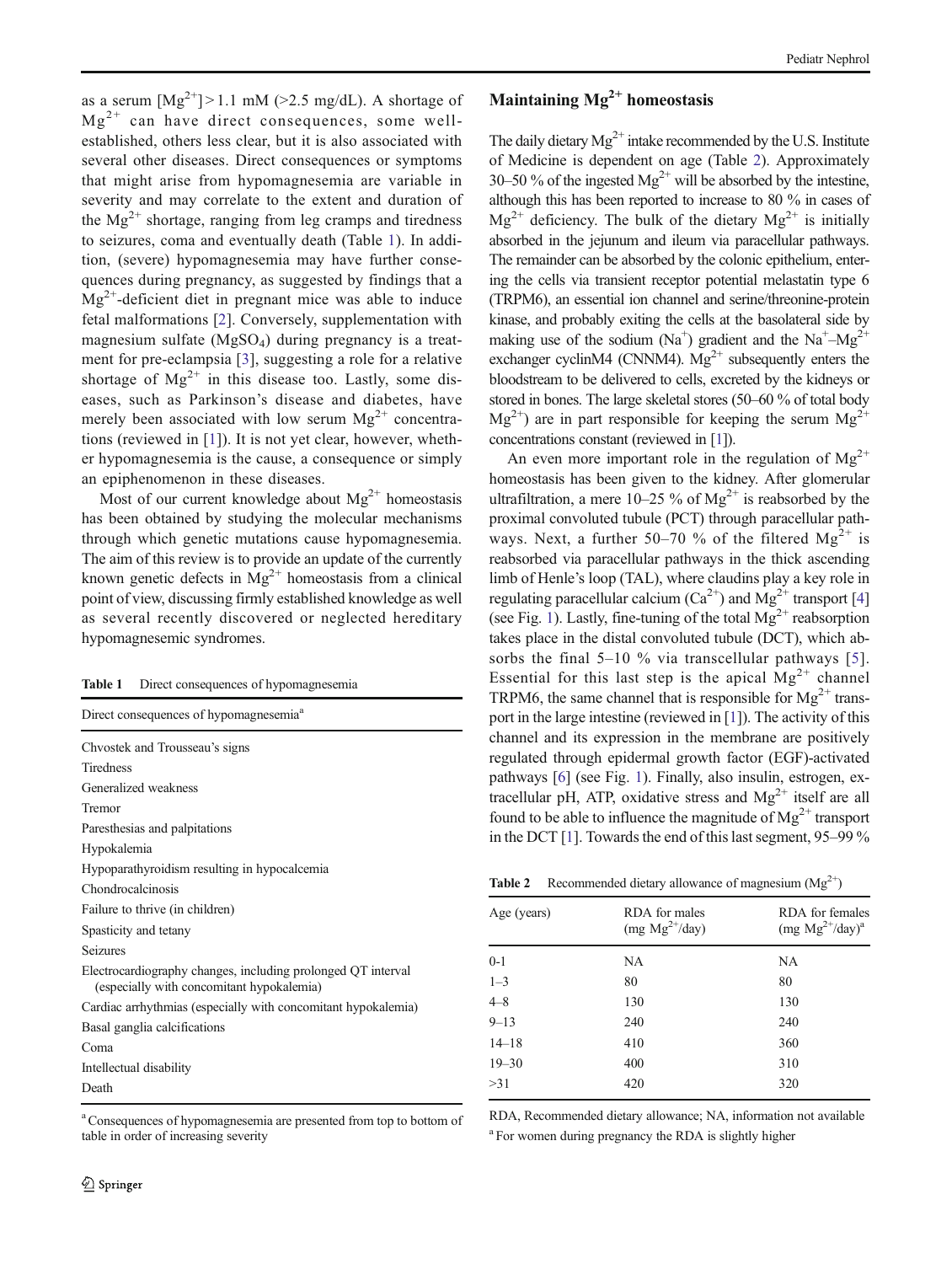<span id="page-2-0"></span>Fig. 1 Reabsorption of the magnesium cation  $(Mg^{2+})$  in the thick ascending limb of Henle's loop (TAL) and distal convoluted tubule (DCT). The relevant molecular transport mechanisms of the TAL and DCT are shown. Note that  $Mg^{2+}$  is transported via paracellular pathways into the TAL and via transcellular pathways into the DCT. A more detailed explanation of the molecular transport mechanisms can be found in the text. Black text indicates proteins that are mutated in genetic disorders of  $Mg^{2+}$  homeostasis. Grey text indicates other proteins



of filtered  $Mg^{2+}$  has been reabsorbed in total, and no further reabsorption takes place beyond this point [\[7\]](#page-9-0).

# Disturbances of  $Mg^{2+}$  homeostasis

Hypomagnesemia is defined as total serum  $Mg^{2+}$  concentrations below 0.70 mM (<1.7 mg/dL), while hypermagnesemia is reserved for concentrations above 1.1 mM  $(>2.7 \text{ mg/dL})$ . Symptomatic hypermagnesemia is rare and mostly induced by excessive use of drugs which contain high amounts of  $Mg^{2+}$ , including laxatives and Epsom salts [[1](#page-9-0)]. Hypomagnesemia on the other hand is more frequent [[8](#page-9-0)–[10\]](#page-9-0) and can have several distinct causes. First among these is a prolonged general loss of electrolytes, such as during periods of vomiting, diarrhea or malabsorption [\[11\]](#page-10-0). Secondly, several genetic disorders are accompanied by hypomagnesemia (see Table [4\)](#page-4-0). Thirdly, albeit rare in the pediatric population, use of alcohol and certain drugs (Table [3](#page-3-0); reviewed in [\[1\]](#page-9-0)) should be considered. Lastly, contemporary food intake is relatively poor in  $Mg^{2+}$  [\[12](#page-10-0)] and may therefore contribute to the development of hypomagnesemia.

# Diagnosing renal  $Mg^{2+}$  wasting

The most important clinical diagnostic tool for differentiating hypomagnesemia of renal origin from intestinal hypomagnesemia is determination of the fractional excretion of magnesium (FEMg) [[13](#page-10-0)], which can be calculated with the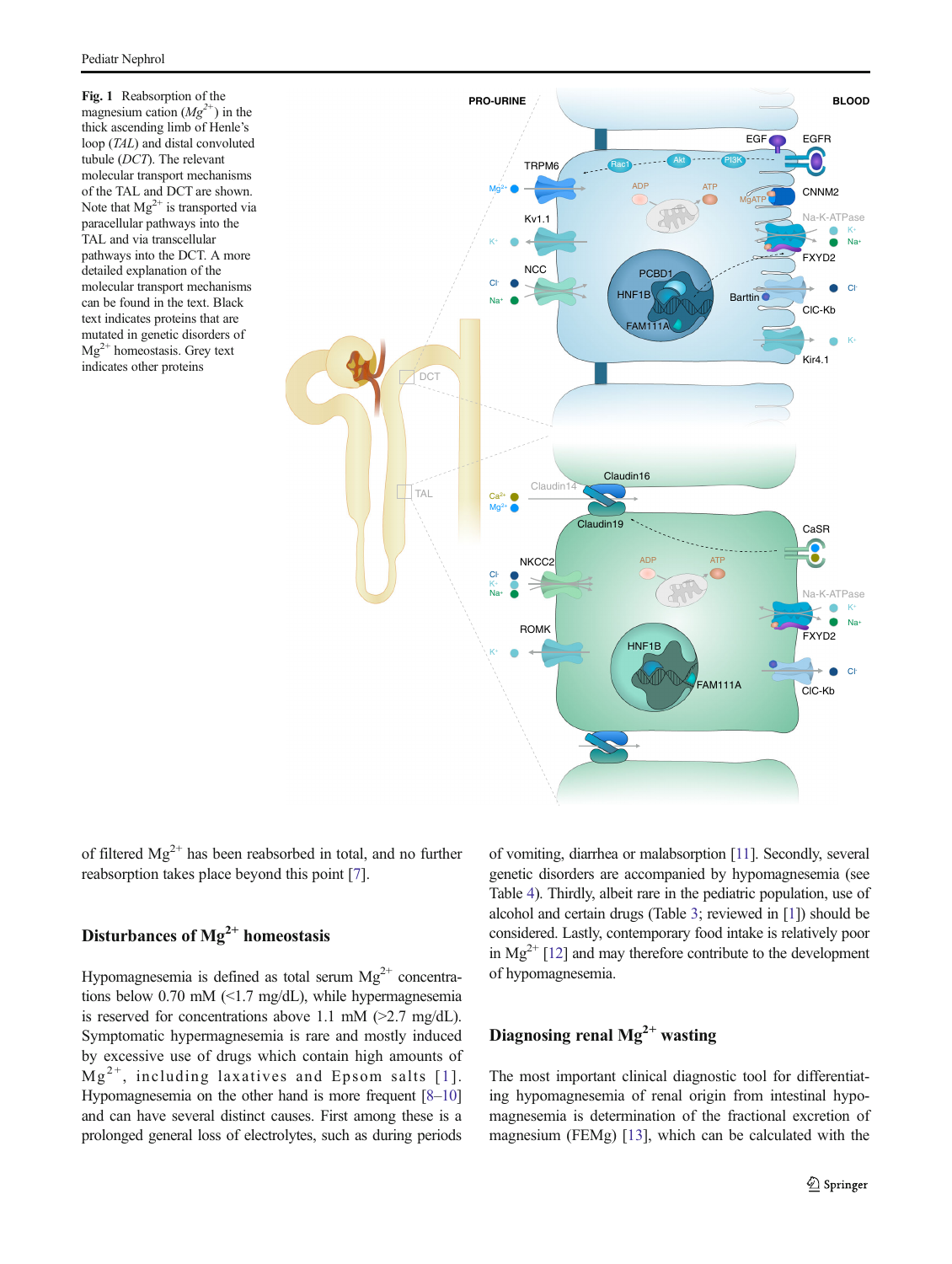<span id="page-3-0"></span>

| Table 3 | Drugs associated with hypomagnesemia                                  |
|---------|-----------------------------------------------------------------------|
|         | Drugs associated with hypomagnesemia                                  |
|         | Diuretics (furosemide, thiazide)                                      |
|         | Epidermal growth factor receptor inhibitors (cetuximab)               |
|         | Proton pump inhibitors (all, such as omeprazole)                      |
|         | Calcineurin inhibitors (cyclosporin A, tacrolimus)                    |
|         | Platinum derivatives (cisplatin, carboplatin)                         |
|         | Antimicrobials (aminoglycosides, pentimidine, rapamycin, amphotericin |

B, foscarnet

following formula:  $\{([\text{Mg}^{2+}]_{\text{urine}} \times [\text{creatinine}]_{\text{plasma}})/$  (0.7)  $[Mg^{2+}]_{\text{plasma}} \times \text{[creationine]}_{\text{urine}}) \times 100 \%$ . The factor of 0.7 is included to adjust the total plasma  $Mg^{2+}$  concentration to the freely filtered fraction. A FEMg of >4 % in a hypomagnesemic patient is consistent with renal  $Mg^{2+}$ wasting, while a patient with a FEMg of  $\leq$  2 % will likely have an extra-renal origin of their hypomagnesemia [[13](#page-10-0)]. However, a FEMg <4 % does not rule out renal  $Mg^{2+}$ wasting. First, a low glomerular filtration rate may result in a lower filtered load of  $Mg^{2+}$ . If the absorptive capacity of the kidney for  $Mg^{2+}$  is sufficient to cope with this lower load, the result may be a normal or even low FEMg. By the same mechanism, severe (renal) hypomagnesemia may result in a lower filtered load of  $Mg^{2+}$  and thus a normal or low FEMg. To account for these confounding factors, the serum  $Mg^{2+}$  levels of hypomagnesemic patients should be increased by means of intravenous  $Mg^{2+}$  supplementation before the FEMg is measured [\[14](#page-10-0)].

### Hereditary hypomagnesemias

The genetic causes of hypomagnesemia are heterogeneous and comprise both recessive and dominant disorders (Table [4](#page-4-0)). The localization of the responsible genes is firmly established: all known genes encode proteins expressed in the DCT and/or TAL (Fig. [1\)](#page-2-0). Nevertheless, the exact mechanisms at the molecular level remain to be elucidated for many of these diseases. We therefore propose four categories of genetic causes of hypomagnesemia based on similar manifestation, electrolyte abnormalities and localization. The resulting classes presumably also reflect a common pathophysiological mechanism for each group.

### Hypercalciuric hypomagnesemias

The hypercalciuric hypomagnesemias are a class of hypomagnesemias in which the ability of the TAL to reabsorb divalent cations is affected.  $Ca^{2+}$  and  $Mg^{2+}$  reabsorption takes place via paracellular pathways in the TAL and is therefore strongly dependent on the lumen positive transepithelial potential difference. Consequently, disruption of this voltage difference or of the integrity of this paracellular pathway will impair both  $Ca^{2+}$  and Mg<sup>2+</sup> transport (reviewed in [\[4](#page-9-0)]). In two of the four types of Bartter syndrome, the lumen positive transepithelial voltage difference is decreased, while mutations in the CASR, CLDN16 and CLDN19 genes are proposed to interfere with the integrity of the pathway as well as the voltage difference [\[4](#page-9-0)]. Compensatory mechanisms in the DCT and other segments, however, may be able to avert hypomagnesemia (in Bartter syndrome type 1 and 2) or hypercalciuria (in Bartter syndrome type 4) [[15](#page-10-0)]. This only leaves Bartter syndrome type 3, which impairs both TAL and DCT function (reviewed in [[15\]](#page-10-0)), as meeting the criterion for this group. Clinically, genetic disorders in this group can result in nephrocalcinosis or in chronic kidney disease (CKD), although the incidence and speed of progression differs from one to the other [\[4](#page-9-0), [15\]](#page-10-0).

# CLDN16 and CLDN19 (familial hypomagnesemia with hypocalcemia and nephrocalcinosis)

Recessive mutations in CLDN16 (encoding claudin-16) and CLDN19 (encoding claudin-19) are the most frequent cause of hypercalciuric hypomagnesemia [\[16,](#page-10-0) [17\]](#page-10-0). These claudin mutations disrupt the pore selectivity of the tight junction, impairing paracellular  $Ca^{2+}$  and  $Mg^{2+}$  reabsorption in the TAL (reviewed in [[18](#page-10-0)]). Consequently, patients suffer from hypomagnesemia and its associated symptoms, childhood nephrocalcinosis possibly due to the hypercalciuria and polyuria with polydipsia due to additional sodium  $(Na^{+})$  and vol-ume loss [\[19](#page-10-0)]. Patients with *CLDN19* mutations will also ex-hibit ocular anomalies [\[17\]](#page-10-0). The renal prognosis for both types is poor, with progressive CKD requiring renal replacement therapy typically in the second or third decade of life [[20\]](#page-10-0). The cause of the CKD is unclear, although nephrocalcinosis may be a contributory factor.

# CASR gain-of-function (autosomal dominant hypocalcemia with hypercalciuria)

Gain-of-function mutations in the gene encoding the calcium sensing receptor CaSR (CASR) are associated with hypercalciuric hypocalcemia and occasionally with hypomagnesemia [\[21](#page-10-0), [22](#page-10-0)]. The two large exofacial lobes of the CaSR act as a peritubular  $Ca^{2+}$  and  $Mg^{2+}$  sensor in the TAL and other tissues (reviewed in [\[23\]](#page-10-0)). Gain-of-function mutations, analogous to higher  $Ca^{2+}$  concentrations, cause the CaSR to suppress salt reabsorption in the TAL and interfere with the claudinmediated pore selectivity in the tight junctions (reviewed in [\[23](#page-10-0)]). Hypercalciuric hypocalcemia with relative hypoparathyroidism is the most important symptom, which, especially when "mistreated" with vitamin D, can lead to nephrocalcinosis in certain cases (reviewed in [[24](#page-10-0)]).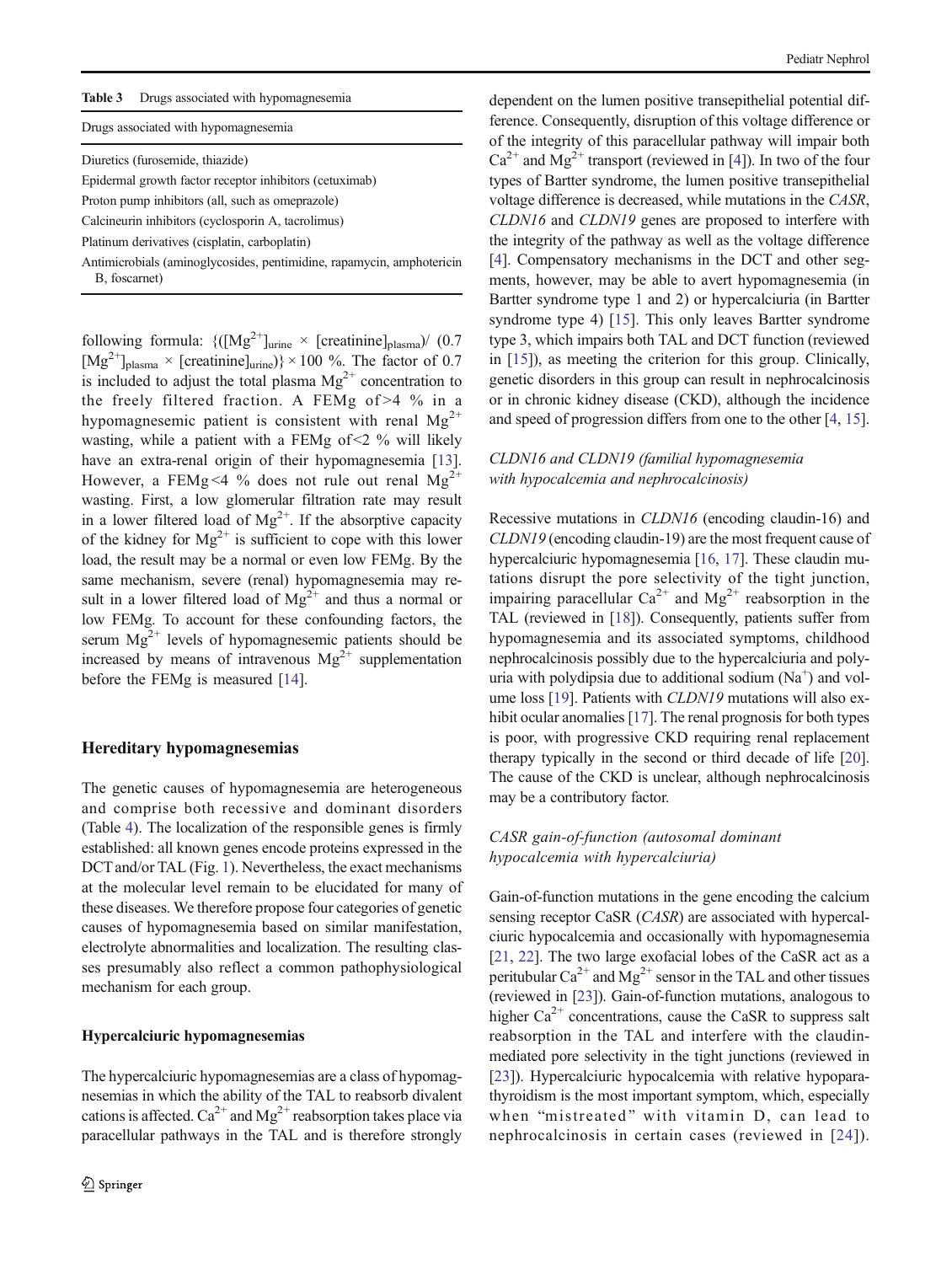<span id="page-4-0"></span>

| 100s of patients<br>100s of patients<br>100s of patients<br>100s of patients<br>10s of patients<br>10s of patients<br>26 patients<br>23 patients<br>1:120 000<br>1:40 000<br>patients<br>concentration<br>Plasma ${Mg}^{2+}$<br>$\left( \text{mM} \right)^{\text{b}}$<br>0.49<br>0.59<br>0.66<br>64.0<br>0.69<br>0.68<br>0.37<br>0.63<br>0.60<br>0.63<br>0.47<br>0.71<br>0.51<br>Renal tubule<br><b>DCT/TAL</b><br><b>DCT/TAL</b><br>segment<br>DCT?<br>TAL?<br>TAL?<br><b>DCT</b><br>DCT<br>TAL.<br><b>DCT</b><br>ECT<br>ECT<br><b>INI</b><br><b>TAL</b><br>Inheritance<br>Žκ<br>Ž<br>$\approx$ $\approx$ $\approx$<br>$\Box$<br>≏<br>$\approx$<br>$\propto$ $\propto$ $\propto$<br>≃<br>OMIM catalog<br>number<br>264070<br>248250<br>248190<br>601198<br>607634<br>602522<br>612780<br>154020<br>137920<br>500005<br>613485<br>530000<br>263800<br>y-subunit of the<br>Mt. tRNA $^{\mbox{\scriptsize \text{ile}}}$<br>$Na^+K^-$<br>Claudin-16<br>Claudin-19<br>ATPase<br><b>HNF1ß</b><br>$C1C-Kb$<br>PCBD <sub>1</sub><br>SARS2<br>Protein<br>Barttin<br>Kir4.1<br>CaSR<br>NCC<br>Mitochondrial deletion<br><b>CLCNKB</b><br><b>SLC12A3</b><br>CLDN16<br>CLDN19<br>KCNJ10<br>HNFIB<br>FXYD <sub>2</sub><br>PCBD1<br><b>BSND</b><br>SARS2<br>CASR<br>MT-TI<br>Gene<br>ADHH Bartter syndrome type 5<br>Hypercalciuric hypomagnesemias<br>Mitochondrial hypomagnesemias<br>Gitelman-like hypomagnesemias<br>Categories/names of disorders <sup>a</sup><br>Bartter syndrome, type 3<br>Bartter syndrome, type 4<br>HPABH4D/RCAD-like<br>Other hypomagnesemias<br>Gitelman syndrome<br>EAST syndrome<br><b>ADTKDRCAD</b><br>(classical type)<br>FHHNC type 2<br>FHHNC type 1<br><b>HUPRAS</b><br>HHH<br>KSS<br>EE |  | number of known families/<br>Estimated incidence or | Polyuria/polydipsia, elevated serum iPTH, renal failure<br>Same as FHHNC type 1, plus ocular abnormalities<br>Distinctive findings, other than hypomagnesemia <sup>c</sup><br>Hypocalcemia with normal or low PTH<br>Hypercalciuria, nephrocalcinosis |
|-----------------------------------------------------------------------------------------------------------------------------------------------------------------------------------------------------------------------------------------------------------------------------------------------------------------------------------------------------------------------------------------------------------------------------------------------------------------------------------------------------------------------------------------------------------------------------------------------------------------------------------------------------------------------------------------------------------------------------------------------------------------------------------------------------------------------------------------------------------------------------------------------------------------------------------------------------------------------------------------------------------------------------------------------------------------------------------------------------------------------------------------------------------------------------------------------------------------------------------------------------------------------------------------------------------------------------------------------------------------------------------------------------------------------------------------------------------------------------------------------------------------------------------------------------------------------------------------------------------------------------------------------------------------------------------------------------------------|--|-----------------------------------------------------|-------------------------------------------------------------------------------------------------------------------------------------------------------------------------------------------------------------------------------------------------------|
|                                                                                                                                                                                                                                                                                                                                                                                                                                                                                                                                                                                                                                                                                                                                                                                                                                                                                                                                                                                                                                                                                                                                                                                                                                                                                                                                                                                                                                                                                                                                                                                                                                                                                                                 |  |                                                     |                                                                                                                                                                                                                                                       |
|                                                                                                                                                                                                                                                                                                                                                                                                                                                                                                                                                                                                                                                                                                                                                                                                                                                                                                                                                                                                                                                                                                                                                                                                                                                                                                                                                                                                                                                                                                                                                                                                                                                                                                                 |  |                                                     |                                                                                                                                                                                                                                                       |
|                                                                                                                                                                                                                                                                                                                                                                                                                                                                                                                                                                                                                                                                                                                                                                                                                                                                                                                                                                                                                                                                                                                                                                                                                                                                                                                                                                                                                                                                                                                                                                                                                                                                                                                 |  |                                                     |                                                                                                                                                                                                                                                       |
|                                                                                                                                                                                                                                                                                                                                                                                                                                                                                                                                                                                                                                                                                                                                                                                                                                                                                                                                                                                                                                                                                                                                                                                                                                                                                                                                                                                                                                                                                                                                                                                                                                                                                                                 |  |                                                     |                                                                                                                                                                                                                                                       |
|                                                                                                                                                                                                                                                                                                                                                                                                                                                                                                                                                                                                                                                                                                                                                                                                                                                                                                                                                                                                                                                                                                                                                                                                                                                                                                                                                                                                                                                                                                                                                                                                                                                                                                                 |  |                                                     |                                                                                                                                                                                                                                                       |
|                                                                                                                                                                                                                                                                                                                                                                                                                                                                                                                                                                                                                                                                                                                                                                                                                                                                                                                                                                                                                                                                                                                                                                                                                                                                                                                                                                                                                                                                                                                                                                                                                                                                                                                 |  |                                                     | Gitelman-like phenotype possible, rarely nephrocalcinosis                                                                                                                                                                                             |
|                                                                                                                                                                                                                                                                                                                                                                                                                                                                                                                                                                                                                                                                                                                                                                                                                                                                                                                                                                                                                                                                                                                                                                                                                                                                                                                                                                                                                                                                                                                                                                                                                                                                                                                 |  |                                                     | Hypocalciuria, hypokalemia, metabolic alkalosis                                                                                                                                                                                                       |
|                                                                                                                                                                                                                                                                                                                                                                                                                                                                                                                                                                                                                                                                                                                                                                                                                                                                                                                                                                                                                                                                                                                                                                                                                                                                                                                                                                                                                                                                                                                                                                                                                                                                                                                 |  |                                                     | Chondrocalcinosis at older age                                                                                                                                                                                                                        |
|                                                                                                                                                                                                                                                                                                                                                                                                                                                                                                                                                                                                                                                                                                                                                                                                                                                                                                                                                                                                                                                                                                                                                                                                                                                                                                                                                                                                                                                                                                                                                                                                                                                                                                                 |  |                                                     | Prenatal complications, renal failure early in life possible                                                                                                                                                                                          |
|                                                                                                                                                                                                                                                                                                                                                                                                                                                                                                                                                                                                                                                                                                                                                                                                                                                                                                                                                                                                                                                                                                                                                                                                                                                                                                                                                                                                                                                                                                                                                                                                                                                                                                                 |  |                                                     | Sensorineural deafness, seizures, ataxia                                                                                                                                                                                                              |
|                                                                                                                                                                                                                                                                                                                                                                                                                                                                                                                                                                                                                                                                                                                                                                                                                                                                                                                                                                                                                                                                                                                                                                                                                                                                                                                                                                                                                                                                                                                                                                                                                                                                                                                 |  | 3 families (29 patients)                            |                                                                                                                                                                                                                                                       |
|                                                                                                                                                                                                                                                                                                                                                                                                                                                                                                                                                                                                                                                                                                                                                                                                                                                                                                                                                                                                                                                                                                                                                                                                                                                                                                                                                                                                                                                                                                                                                                                                                                                                                                                 |  |                                                     |                                                                                                                                                                                                                                                       |
|                                                                                                                                                                                                                                                                                                                                                                                                                                                                                                                                                                                                                                                                                                                                                                                                                                                                                                                                                                                                                                                                                                                                                                                                                                                                                                                                                                                                                                                                                                                                                                                                                                                                                                                 |  |                                                     | Renal, genital and pancreatic abnormalities and MODY5                                                                                                                                                                                                 |
|                                                                                                                                                                                                                                                                                                                                                                                                                                                                                                                                                                                                                                                                                                                                                                                                                                                                                                                                                                                                                                                                                                                                                                                                                                                                                                                                                                                                                                                                                                                                                                                                                                                                                                                 |  |                                                     | in highly variable combination and presentation                                                                                                                                                                                                       |
|                                                                                                                                                                                                                                                                                                                                                                                                                                                                                                                                                                                                                                                                                                                                                                                                                                                                                                                                                                                                                                                                                                                                                                                                                                                                                                                                                                                                                                                                                                                                                                                                                                                                                                                 |  |                                                     | MODY5-like<br>Variable                                                                                                                                                                                                                                |
|                                                                                                                                                                                                                                                                                                                                                                                                                                                                                                                                                                                                                                                                                                                                                                                                                                                                                                                                                                                                                                                                                                                                                                                                                                                                                                                                                                                                                                                                                                                                                                                                                                                                                                                 |  | 1 family (38 patients)                              | Hypertension and hypercholesterolemia                                                                                                                                                                                                                 |
|                                                                                                                                                                                                                                                                                                                                                                                                                                                                                                                                                                                                                                                                                                                                                                                                                                                                                                                                                                                                                                                                                                                                                                                                                                                                                                                                                                                                                                                                                                                                                                                                                                                                                                                 |  | 2 families (4 patients)                             | Hyperuricemia, pulmonary hypertension, renal failure and<br>alkalosis                                                                                                                                                                                 |
|                                                                                                                                                                                                                                                                                                                                                                                                                                                                                                                                                                                                                                                                                                                                                                                                                                                                                                                                                                                                                                                                                                                                                                                                                                                                                                                                                                                                                                                                                                                                                                                                                                                                                                                 |  |                                                     | External ophthalmoplegia, retinopathy and cardiac<br>conduction defects                                                                                                                                                                               |
|                                                                                                                                                                                                                                                                                                                                                                                                                                                                                                                                                                                                                                                                                                                                                                                                                                                                                                                                                                                                                                                                                                                                                                                                                                                                                                                                                                                                                                                                                                                                                                                                                                                                                                                 |  |                                                     | Variable                                                                                                                                                                                                                                              |
| 10s of patients<br>0.20<br><b>DCT</b><br>602014<br>TRPM6<br>TRPM6<br><b>HSH</b>                                                                                                                                                                                                                                                                                                                                                                                                                                                                                                                                                                                                                                                                                                                                                                                                                                                                                                                                                                                                                                                                                                                                                                                                                                                                                                                                                                                                                                                                                                                                                                                                                                 |  |                                                     | Neonatal presentation with severe hypomagnesemia                                                                                                                                                                                                      |
| 0.59<br>DCT<br>611718<br>EGF<br>EGF<br><b>IRH</b>                                                                                                                                                                                                                                                                                                                                                                                                                                                                                                                                                                                                                                                                                                                                                                                                                                                                                                                                                                                                                                                                                                                                                                                                                                                                                                                                                                                                                                                                                                                                                                                                                                                               |  | 1 family (2 patients)                               | Intellectual disability                                                                                                                                                                                                                               |
| I patient<br>$\sim$<br>DCT<br>616069<br><b>EGFR</b><br><b>EGFR</b><br>NISBD2                                                                                                                                                                                                                                                                                                                                                                                                                                                                                                                                                                                                                                                                                                                                                                                                                                                                                                                                                                                                                                                                                                                                                                                                                                                                                                                                                                                                                                                                                                                                                                                                                                    |  |                                                     | Severe inflammation of skin and bowel from birth                                                                                                                                                                                                      |
| 0.50<br>DCT<br>613882<br>CNNM2<br>CNNM2<br><b>HSMR</b>                                                                                                                                                                                                                                                                                                                                                                                                                                                                                                                                                                                                                                                                                                                                                                                                                                                                                                                                                                                                                                                                                                                                                                                                                                                                                                                                                                                                                                                                                                                                                                                                                                                          |  | 7 families (10 patients)                            | Intellectual disability, seizures                                                                                                                                                                                                                     |
| 0.37<br>DCT<br><b><i><b>RREDO</b></i></b><br>176260<br>Kv1.1<br><b>KCNAI</b><br><b>ADH/EA1</b>                                                                                                                                                                                                                                                                                                                                                                                                                                                                                                                                                                                                                                                                                                                                                                                                                                                                                                                                                                                                                                                                                                                                                                                                                                                                                                                                                                                                                                                                                                                                                                                                                  |  | family (21 patients)                                | Episodic myokymia                                                                                                                                                                                                                                     |
| 10s of patients<br>0.46<br>TAL?<br>127000<br><b>AM111A</b><br><b>FINITIA</b><br>KCS2                                                                                                                                                                                                                                                                                                                                                                                                                                                                                                                                                                                                                                                                                                                                                                                                                                                                                                                                                                                                                                                                                                                                                                                                                                                                                                                                                                                                                                                                                                                                                                                                                            |  |                                                     | Impaired skeletal development and hypocalcemic                                                                                                                                                                                                        |
|                                                                                                                                                                                                                                                                                                                                                                                                                                                                                                                                                                                                                                                                                                                                                                                                                                                                                                                                                                                                                                                                                                                                                                                                                                                                                                                                                                                                                                                                                                                                                                                                                                                                                                                 |  |                                                     | hypoparathyroidism                                                                                                                                                                                                                                    |

magnesemia; HPABH4D, hyperphenylalaninemia BH4-deficient; HSH, hypomagnesemia with secondary hypocalcemia; HSMR, hypomagnesemia with seizures and mental retardation; HUPRAS,<br>hyperuricemia, pulmonary hypertension, renal fai 1; EAST, epilepsy, ataxia, sensorineural deafness and tubulopathy; FHHNC, familial hypomagnesemia with hypocalcemia and nephrocalcinosis; HHH, hypertension, hypercholesterolemia and hypo-ADH, Autosomal dominant hypomagnesemia; ADHH, autosomal dominant hypocalcemia with hypocalciuria; ADTKD, autosomal dominant tubulointerstitial kidney disease; EA1, episodic ataxia type ADH, Autosomal dominant hypomagnesemia; ADHH, autosomal dominant hypocalcemia with hypocalciuria; ADTKD, autosomal dominant tubulointerstitial kidney disease; EA1, episodic ataxia type 1; EAST, epilepsy, ataxia, sensorineural deafness and tubulopathy; FHHNC, familial hypomagnesemia with hypocalcemia and nephrocalcinosis; HHH, hypertension, hypercholesterolemia and hypomagnesemia; HPABH4D, hyperphenylalaninemia BH4-deficient; HSH, hypomagnesemia with secondary hypocalcemia; HSMR, hypomagnesemia with seizures and mental retardation; HUPRAS, hyperuricemia, pulmonary hypertension, renal failure and alkalotic syndrome; IDH, isolated dominant hypomagnesemia; IRH, isolated recessive hypomagnesemia; KCS2, Kenny−Chaffey syndrome type 2; KSS, Kearns-Sayre syndrome; NISBD2 neonatal inflammatory skin and bowel disease type 2; RCAD, renal cysts and diabetes; TAL, thick ascending limb of Henle's loop; DCT distal convoluted

<sup>b</sup> Estimated average. To convert mM [Mg<sup>2+</sup>] to mg/dL, multiply by 2.43 <sup>b</sup> Estimated average. To convert mM [Mg<sup>2+</sup>] to mg/dL, multiply by 2.43

<sup>c</sup> iPTH, Intact parathyroid hormone; MODY5, maturity onset diabetes of the young type 5 iPTH, Intact parathyroid hormone; MODY5, maturity onset diabetes of the young type 5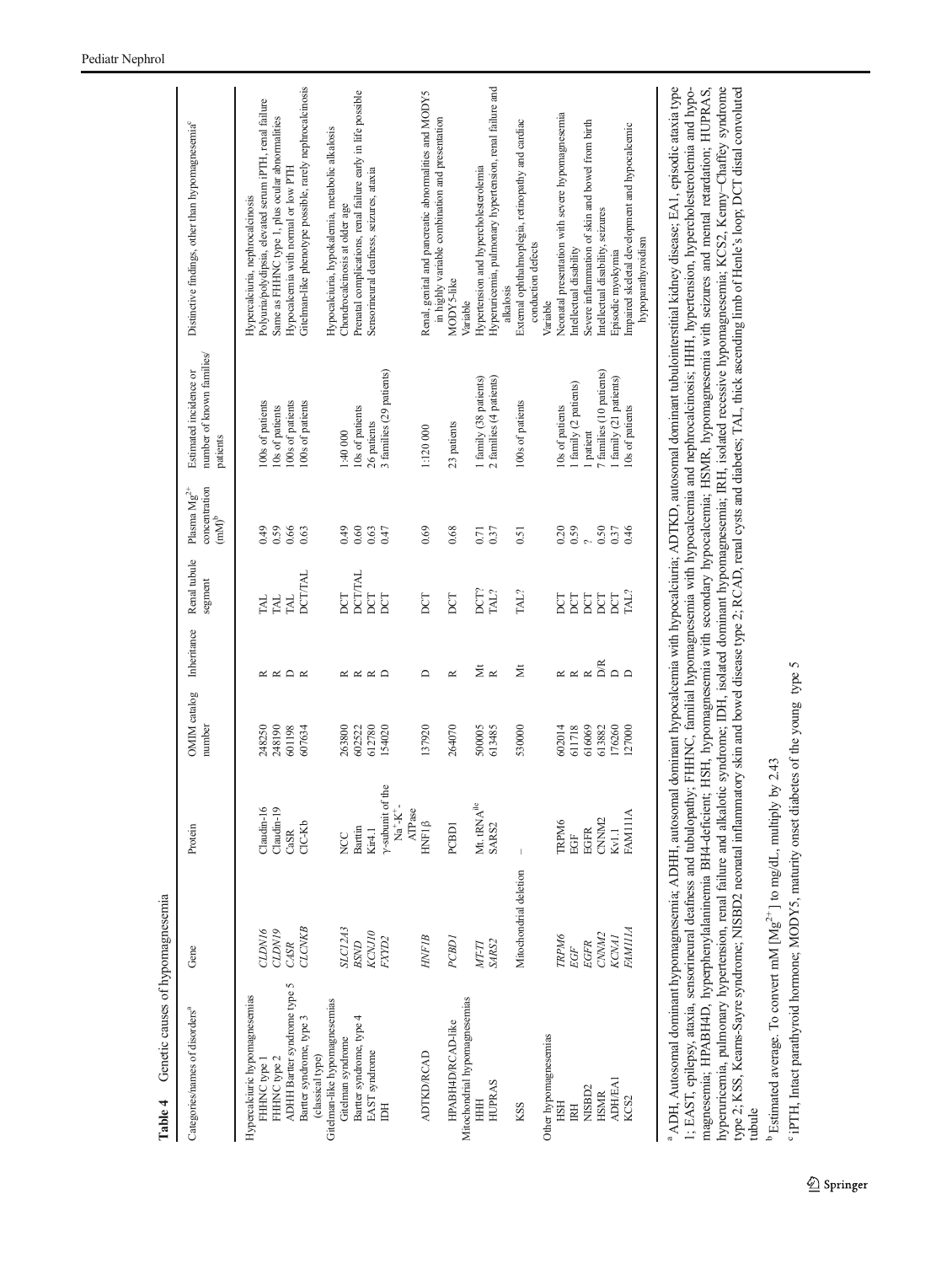Moreover, in patients with more severe gain-of-function of CASR, significant wasting of  $Mg^{2+}$ , Na<sup>+</sup>, potassium (K<sup>+</sup>) and water can also occur [[22](#page-10-0)]. This has led to the alternative name of Bartter syndrome type V in patients with this severe type of presentation [[22\]](#page-10-0).

### CLCNKB (Bartter syndrome type III)

Homozygous or compound heterozygous mutations in CLCNKB, which encodes the chloride ion (Cl<sup>−</sup>) channel ClC-Kb, cause Bartter syndrome type III. ClC-Kb is expressed basolaterally in the TAL and DCT, providing a pathway for (Cl<sup>−</sup> ) to exit the cell. Mutations in the channel therefore interfere with regulation of intracellular chloride levels and the function of NCC (thiazidesensitive NaCl cotransporter) and NKCC  $(Na^+ - K^+ - Cl^-)$ cotransporter) (reviewed in [\[15](#page-10-0), [25](#page-10-0)] and [[26\]](#page-10-0)). Patients with mutations in CLCNKB often present during the first years of life, suffering from a Bartter-like phenotype, including hypercalciuria and loss of  $Na^+$ ,  $K^+$  and water. When they grow older, however, a shift to a more Gitelman-like phenotype can be observed, with marked hypocalciuria and hypomagnesemia in addition to the loss of  $Na<sup>+</sup>$ , K<sup>+</sup> and water [[25](#page-10-0), [27\]](#page-10-0). The CLCNKB gene is thus listed under the hypercalciuric as well as under the Gitelman-like hypomagnesemias.

### Gitelman-like hypomagnesemias

The genes from the second group of hypomagnesemias listed in Table [4,](#page-4-0) the Gitelman-like hypomagnesemias, all encode proteins that are involved in the transport of Na<sup>+</sup>, K<sup>+</sup> and/or Cl<sup>−</sup> in the DCT. Adequate transcellular  $Mg^{2+}$  reabsorption in the DCT is dependent on the apical membrane potential, which is lumen positive when compared to the cytoplasm (reviewed in [\[28\]](#page-10-0)). Therefore,  $Mg^{2+}$  reabsorption also depends on the intactness of other ion transport processes in the DCT. Alternatively, it has been proposed that atrophy of the DCT segment is responsible for all symptoms [[29\]](#page-10-0), although thiazide diuretics do not cause atrophy of the DCT [[30\]](#page-10-0). Regardless of the mechanism underlying the DCT dysfunction, diseases from this group of hypomagnesemias all lead to increased calcium reabsorption along different nephron segments, proximal as well as distal (reviewed in [[29\]](#page-10-0)). This obviously results in hypocalciuria. In addition, the DCT dysfunction leads to fluid loss and a tendency to lower blood pressures despite an activated renin–angiotensin–aldosterone system (due to compensation mechanisms) (reviewed in [[31\]](#page-10-0)). Lastly, the relatively increased levels of aldosterone force the collecting duct to secrete potassium in exchange for sodium, leading to hypokalemia, which, in turn, leads to alkalosis. In addition, the combination of hypomagnesemia with hypokalemia observed in this group can give rise to a prolonged QT interval and cardiac arrhythmias [[32](#page-10-0)–[34\]](#page-10-0), justifying avoidance of drugs prolonging the QT interval [\[32](#page-10-0)].

### SLC12A3 (Gitelman syndrome)

With an estimated prevalence of 1:40 000 [[31\]](#page-10-0), Gitelman syndrome is the most frequent genetic cause of hypomagnesemia. It is caused by recessive mutations in SLC12A3, the gene encoding the Na<sup>+</sup>-Cl<sup>−</sup>-cotransporter (NCC) that is expressed on the apical membrane of the DCT [[35\]](#page-10-0) (reviewed in [[31\]](#page-10-0)). Symptoms are generally absent in the first years of life and only towards the end of the first decade do patients start to report symptoms [[36](#page-10-0)]. Affected individuals can suffer from a range of hypomagnesemia-related symptoms, such as cramps, paresthesias or even cardiac arrest [[32,](#page-10-0) [37\]](#page-10-0). In addition, they can suffer from the salt and water wasting that is apparent in most Gitelman-like hypomagnesemias, resulting in polyuria, salt craving and thirst [\[37\]](#page-10-0). The mechanism by which Gitelman syndrome causes hypomagnesemia is still not fully understood. One explanation can be found in the atrophy of the DCT that has been observed in a mouse model of Gitelman syndrome [[29](#page-10-0)]. Additionally, a reduced apical membrane potential and a reduction in TRPM6 activation or mobilization could play a role. It may be speculated that the reduced apical membrane potential is caused by increased NHE2 ( $Na<sup>+</sup>/H<sup>+</sup>$  exchanger)-mediated  $Na<sup>+</sup>$  reabsorption in the DCT as a means to compensate for the NCC dysfunction.

#### BSND (Bartter syndrome type IV)

Barttin, encoded by the BSND gene, is expressed in the ascending thin limb, TAL, DCT and inner ear as a subunit of the ClC-Kb and ClC-Ka Cl<sup>−</sup> channels (reviewed in [[15,](#page-10-0) [26](#page-10-0)]). Consequently, patients with recessive mutations in BSND or digenic mutations affecting both ClC-Kb and ClC-Ka will suffer from profound salt wasting in these three tubule segments as well as sensorineural deafness. In addition to complete deafness, Bartter syndrome type IV can be distinguished from the other types of Bartter syndrome by the initial lack of hypercalciuria. In addition, a significant number of patients will develop CKD (reviewed in [[15,](#page-10-0) [26](#page-10-0)]). Most important for treatment is the adequate supplementation of fluids and sodium directly after birth, much alike all other types of saltlosing tubulopathies with antenatal presentation [[38](#page-10-0)]. Longlasting treatment with indomethacin can be considered to prevent failure to thrive and decrease renal salt and water wasting, but it should be realized that this treatment will be less effective than in patients with Bartter types I and II [[39](#page-10-0)] and that this drug can cause renal side effects.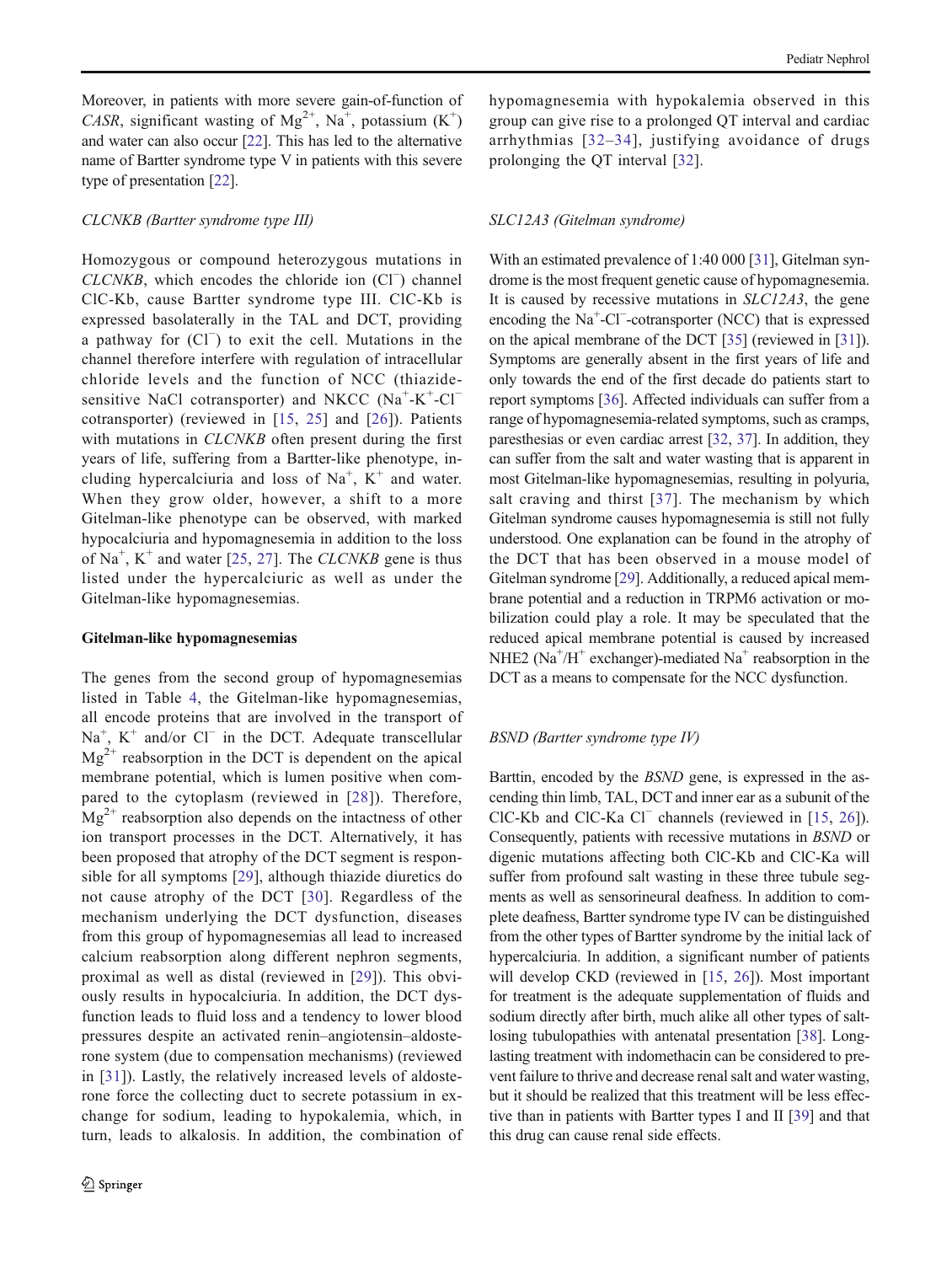## KCNJ10 (epilepsy, ataxia, sensorineural deafness and tubulopathy syndrome)

This syndrome, characterized by epilepsy, ataxia, sensorineural deafness and tubulopathy (referred to as EAST syndrome), is a rare recessive genetic disease affecting the  $K^+$  channel Kir4.1 encoded by *KCNJ10* [\[40\]](#page-10-0). This protein is expressed in several tissues, including the central nervous system, inner ear and basolateral side of DCT cells and possibly also TAL cells (reviewed in [\[41](#page-10-0), [42](#page-10-0)]). In the kidney it forms a basolateral  $K^+$  channel that conducts outward  $K^+$  currents, thus recycling the  $K^+$  imported by the Na<sup>+</sup>-K<sup>+</sup>-ATPase. To aid in diagnosis, magnetic resonance imaging of the brain might show subtle changes, especially in the dentate nuclei of the cerebellum [\[41\]](#page-10-0). Patients show often pronounced ataxia and obligate sensorineural deafness. Lastly, although intellectual abilities seem to lag behind [[43\]](#page-10-0), it is difficult to assess the intelligence of these patients due to deafness and ataxia impairing both verbal and written communication [[44](#page-11-0)].

### FXYD2 (isolated dominant hypomagnesemia)

Only three families, all Belgian or Dutch, putatively descendants from a common founder [[45](#page-11-0)], have been reported to carry the hypomagnesemia-causing FXYD2 mutation. The FXYD2 gene encodes the  $\gamma$ -subunit of the Na<sup>+</sup>-K<sup>+</sup>-ATPase [\[46](#page-11-0)]. The specific dominant mutation causes misrouting of this  $\gamma$ -subunit, thereby preventing the splice variant FXYD2b from assembling with the α- and β-subunit of the Na<sup>+</sup>-K<sup>+</sup>-ATPase [[46\]](#page-11-0). Virtually all patients suffer from muscle cramps; additionally, several other hypomagnesemia-related symptoms can occur [\[45\]](#page-11-0).

# HNF1B (autosomal dominant tubulointerstitial kidney disease)

Heterozygous mutations in the HNF1B gene are associated with a multi-system disorder and considered to be the most common genetic cause of congenital anomalies of the kidney and urinary tract (CAKUT) (reviewed in [\[47,](#page-11-0) [48\]](#page-11-0)). The HNF1B gene is situated in a region susceptible for genomic rearrangements, resulting in a high frequency of large deletions and de novo gene defects [\[47](#page-11-0)]. Mutations in this gene can be detrimental to normal development and function of the kidney, pancreas and genital tract [\[47\]](#page-11-0), thus giving rise to a highly variable set of symptoms originating from these organs, including CAKUT and maturity onset diabetes in the young (MODY).

Hypomagnesemia is also one of these symptoms, occurring in up to 50 % of affected children [\[49](#page-11-0)] and sometimes being the first clinical manifestation [[50\]](#page-11-0). Hypomagnesemia becomes more pronounced with increasing age of the patient and can be missed in affected young children. As a result, HNF1B mutations are the most common cause of genetic hypomagnesemia for pediatric nephrologists. The current view is that HNF1B dysfunction leads to inadequate transcription of the FXYD2 splice-isoform FXYD2a, which encodes the  $\gamma$ a-subunit of the Na<sup>+</sup>-K<sup>+</sup>-ATPase [\[51](#page-11-0)]. The diagnosis is complicated by the large variability in presentation and the lack of a clear genotype–phenotype relationship [\[47\]](#page-11-0). If a patient is considered to suffer from HNF1B-ADTKD, the diagnosis should only be rejected if point-mutations as well as deletions and insertions in HNF1B have been properly excluded.

### PCBD1 (renal cyst and diabetes-like)

Recessive mutations in PCBD1 had long been identified to be responsible for transient neonatal hyperphenylalaninemia and primapterinuria (HPABH4D) [\[52\]](#page-11-0), but no other symptoms of this genetic defect had been reported until recently. Reevaluation of earlier identified patients with this syndrome revealed that hypomagnesemia and MODY5-like diabetes are later manifestations of PCBD1 mutations [\[53,](#page-11-0) [54\]](#page-11-0). This finding also has implications for the importance of looking for alternative genetic diagnoses (including PCBD1 mutations) if screening for mutations of *PAH* (phenylalanine hydroxylase) is negative after a positive result for the Guthrie test.

The neonatal phenotype can be explained by the failure of PCBD1 to fulfil its role as an enzyme in the metabolism of aromatic acids. The complications appearing later in life are explained by the additional role of PCBD1 as a dimerization factor for HNF1A and HNF1B, regulating their transcriptional activity (reviewed in [[53](#page-11-0)]). This in turn would influence FXYD2 transcription, causing hypomagnesemia. It should be noted, however, that the CAKUT phenotype often observed in HNF1B patients is not seen in PCBD1-disease due to a different expression pattern of these two proteins. Lastly, hypokalemia and hypocalciuria have not been reported in these patients. Still, it is placed here with the Gitelman-like hypomagnesemias based on the pathophysiological mechanism.

### Mitochondrial hypomagnesemias

The mitochondrial hypomagnesemias, of which the pathophysiological mechanism is still unexplained, have a highly variable presentation. Their phenotype depends both on the nature of the mutation and the fraction of mitochondria affected in each tissue (reviewed in [\[55\]](#page-11-0)). Some of the mitochondrial hypomagnesemias are associated with Gitelman-like electrolyte abnormalities [[56\]](#page-11-0), while others seem to affect TAL function [\[57](#page-11-0)–[59\]](#page-11-0). Physiologically, both have a high energy requirement, although the DCT seems to be a better candidate since it has the most mitochondria [\[60\]](#page-11-0). Still needing to be clarified is which function of the mitochondrion is most important in  $Mg^{2+}$  homeostasis: is it the ATP that is necessary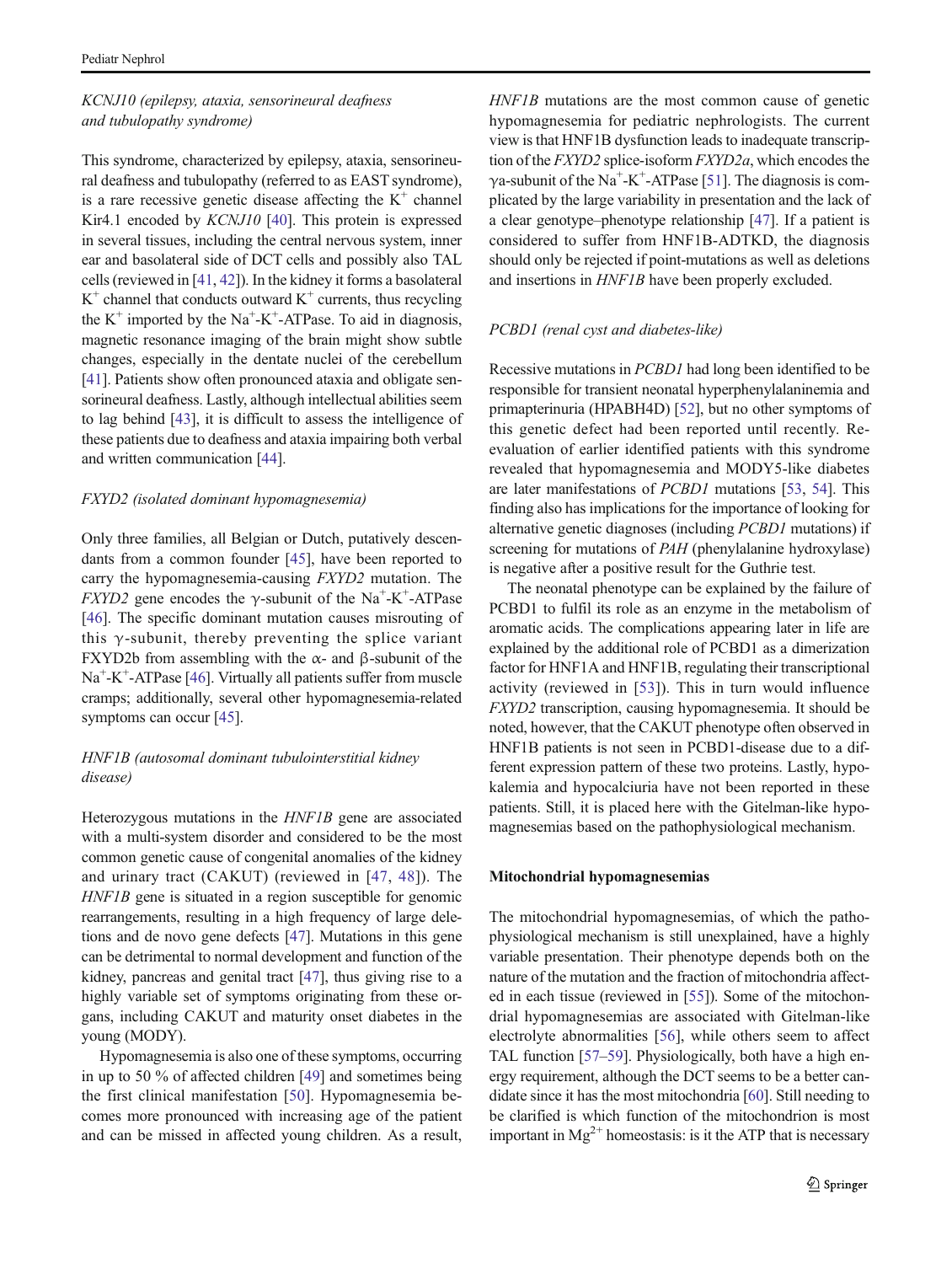to drive the  $Na^+$ -K<sup>+</sup>-ATPase and to activate CNNM2 [\[61](#page-11-0)]? Or could its role in  $Ca^{2+}$ -signaling be key here?

# MT-TI, SARS2, POLG1 and mitochondrial deletions/duplications

Impaired mitochondrial function might be associated with hypomagnesemia much more frequently than is currently realized. At least three distinct mitochondrial syndromes are accompanied by hypomagnesemia: (1) deletions in the mitochondrial genome as seen in Kearns–Sayre syndrome [\[62\]](#page-11-0) (2) recessive mutations in the human gene SARS2 [\[57](#page-11-0)] and (3) mutations in the mitochondrial tRNA<sup>Ile</sup> gene *MT-TI* causing a syndrome with hypertension, hypercholesterolemia and hypomagnesemia [[56](#page-11-0)]. An additional two cases of patients with hypomagnesemia and other mitochondrial diseases have also been identified (mutations in POLG1 and the mitochondrial Pearson's syndrome [[63,](#page-11-0) [64\]](#page-11-0)). Since checking serum  $Mg^{2+}$  concentrations is not regular clinical practice, it would be interesting to investigate the genuine frequency of hypomagnesemia in patients with mitochondrial disease.

#### Other hypomagnesemias

The remaining disorders associated with hypomagnesemia are classified in this review as "other hypomagnesemias" due to their heterogenic nature. One of these is caused by mutations in TRPM6, which encodes the DCT-specific apical  $Mg^{2+}$  transporter TRPM6, resulting in an isolated hypomagnesemia (i.e. no other symptoms except secondary to the hypomagnesemia). Others, such as mutations in EGF and EGFR affect the activity and expression of this channel [\[6](#page-9-0)]. FAM111A is the only gene in this group of which the pathophysiological mechanism underlying the hypomagnesemia has received no attention at all.

#### TRPM6 (hypomagnesemia with secondary hypocalcemia)

Mutations in the gene for the DCT- and colon-specific apical  $Mg^{2+}$  channel, *TRPM6*, cause the most profound genetic hy-pomagnesemia [\[65,](#page-11-0) [66\]](#page-11-0). A measured serum  $Mg^{2+}$  concentration as low as 0.2 mM or even lower, as low as immeasurable levels, is not uncommon in these patients [\[14\]](#page-10-0). Consequently, patients often present with seizures within the first months of life [\[14\]](#page-10-0). A defect in the TRPM6 channel impairs epithelial  $Mg^{2+}$  resorption in the colon and DCT, thereby inhibiting uptake and stimulating wasting of  $Mg^{2+}$ , causing significant hypomagnesemia [\[67](#page-11-0)]. The secondary hypocalcemia often observed is probably caused by inhibition of the parathyroid gland by the hypomagnesemia, resulting in low levels of parathyroid hormone and eventually leading to hypocalcemia [[68\]](#page-11-0).

## CNNM2 (hypomagnesemia with seizures and mental retardation)

CNNM2 is most highly expressed in the TAL, DCT and brain [\[69](#page-11-0), [70](#page-11-0)], which explains the combination of hypomagnesemia with additional neurological symptoms (anatomical abnormalities, seizures and intellectual disability) seen in patients with dominant or sometimes recessive *CNNM2* mutations [\[71](#page-11-0)]. Although CNNM2 was first thought to be a basolateral  $Mg^{2+}$  transporter itself, it is now thought to fulfill the role of intracellular  $Mg^{2+}$  sensor by undergoing a conformational change upon binding of Mg-ATP [\[61](#page-11-0)]. How this conformational change eventually leads to the observed decrease in  $Mg^{2+}$  transport, however, remains unclear, as is the precise basis of the neurological symptoms.

#### EGF and EGFR (isolated recessive hypomagnesemia)

One mutation in the epidermal growth factor gene (EGF) has been associated with a recessive form of hypomagnesemia with an additional neurological phenotype (including intellectual disability) [\[72\]](#page-11-0). The only mutation identified to date interferes with proper trafficking of pro-EGF, which is expressed in TAL and DCT cells, resulting in a decreased peritubular concentration of autocrine EGF [[72](#page-11-0)]. Subsequently, the signaling cascade from the EGF receptor (EGFR) to the Akt-mediated activation of Rac1 is turned off, resulting in a decrease of endomembrane trafficking of TRPM6 to the apical surface and decreased  $Mg^{2+}$ transport [\[6\]](#page-9-0). The intellectual disability on the other hand remains unexplained.

Since EGF mutations and cetuximab (an EGFR inhibitor) both cause hypomagnesemia [[73\]](#page-11-0), it is not surprising that mutations in EGFR have also been found to cause hypomagnesemia. Only one patient has been diagnosed to date with lossof-function of the EGFR. This mutation resulted in severe symptoms comparable to those observed with full EGFR blockade, including skin rash, inflammation of the lungs and bowel and hypomagnesemia [\[74\]](#page-11-0).

#### KCNA1 (autosomal dominant hypomagnesemia)

Intriguingly, only one mutation (identified with linkage in a large pedigree) in KCNA1 has been associated with hypomagnesemia [[75](#page-11-0)], while all other KCNA1 mutations known to date cause episodic ataxia type 1 without hypomagnesemia (reviewed in  $[76]$  $[76]$ ). The *KCNA1* gene encodes the voltagegated  $K^+$  channel Kv1.1 [\[75\]](#page-11-0), which is abundantly expressed in certain neurons as well as on the apical membrane of cells in the DCT ([[75](#page-11-0)] and reviewed in [\[77\]](#page-12-0)). In neurons, the mutations in KCNA1 impair normal repolarization of the membrane potential, resulting in stress-triggered episodes of ataxia and myokymia [[77](#page-12-0)]. Following the same line of reasoning, one might speculate that genetic defects in Kv1.1 might cause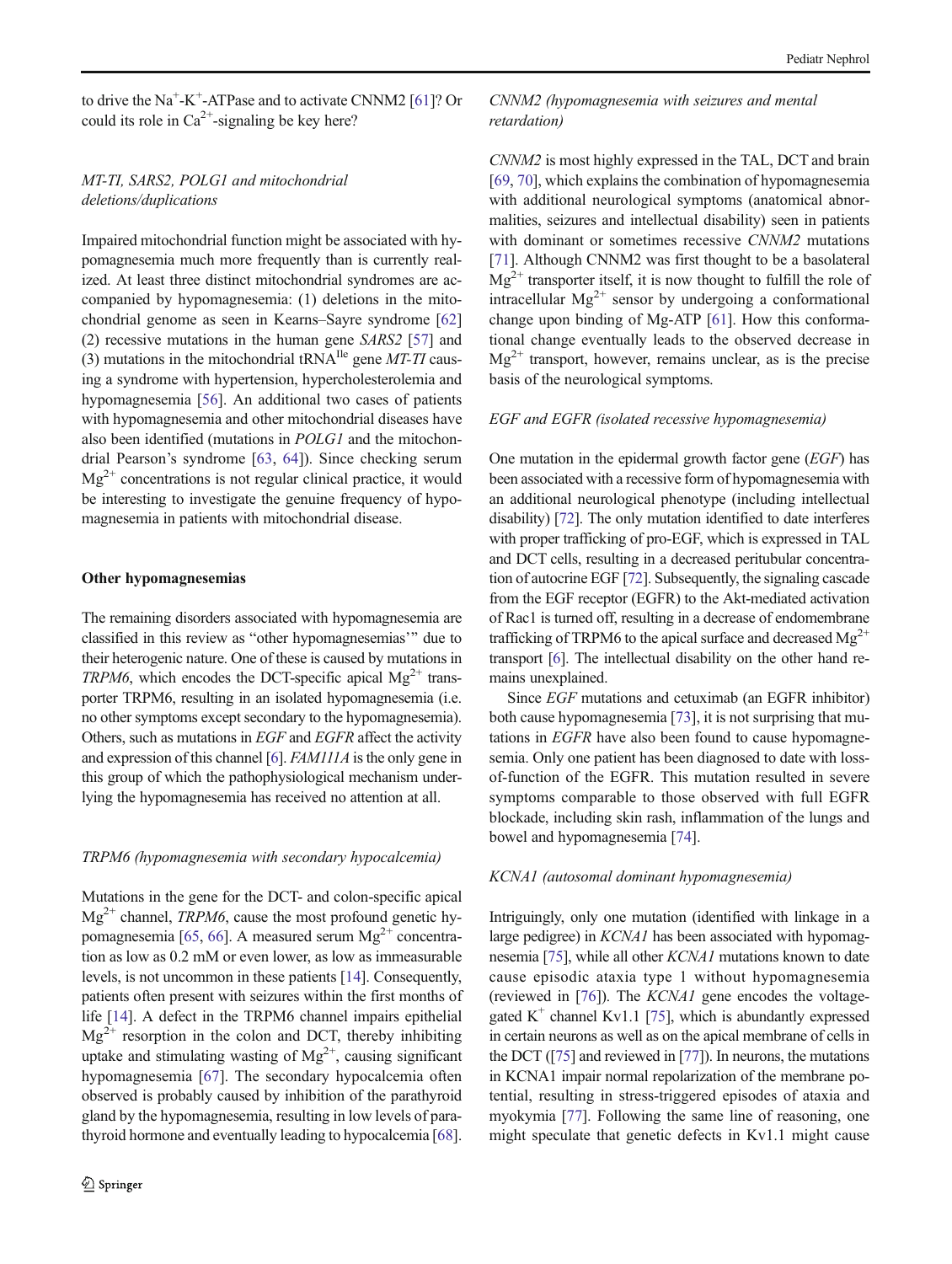<span id="page-8-0"></span>hypomagnesemia by depolarizing the apical DCT membrane [\[78\]](#page-12-0). However, this theory does not explain why other KCNA1 mutations have not been reported to cause hypomagnesemia. Also, how does a voltage-gated  $K^+$ -channel like KCNA1, which is closed and thus non-functional at normal apical membrane potential, cause hypomagnesemia in the first place?

### FAM111A

Mutations in FAM111A are associated with two distinct dominant diseases: a perinatally lethal disorder called gracile bone dysplasia (GLCEB) and Kenny–Caffey syndrome type 2 (KCS2) [[79\]](#page-12-0). To date, only KCS2 has been associated with hypomagnesemia [[80](#page-12-0)–[85\]](#page-12-0). Other symptoms of KCS2 include severe proportionate short stature, radiological bone anomalies, eye abnormalities and hypocalcemia owing to hypoparathyroidism (reviewed in [\[82\]](#page-12-0)). FAM111A has been reported to be a host-range restriction factor [[86\]](#page-12-0) and shown to be an important component of the cell's replication machinery near DNA forks, consistent with its proposed role in cancer and cell survival [[87](#page-12-0)–[89](#page-12-0)]. However, it is unclear how this function would link to hypomagnesemia. Alternatively, it might be speculated that its function is related to the function of TBCE [\[90\]](#page-12-0), the causative gene for the clinically closely related Kenny–Caffey syndrome type 1 [[91\]](#page-12-0).

## **Treatment**

Oral or intravenous  $Mg^{2+}$  supplementation is the only treatment available for hypomagnesemia of genetic origin. In the

acute situation of a (severely) symptomatically hypomagnesemic patient, intravenous  $Mg^{2+}$  supplementation can be very important. For adults, a dose of  $8-12$  g of MgSO<sub>4</sub> (containing  $0.8-1.2$  g of Mg<sup>2+</sup>) in the first 24 h is recommended, followed by 4–6 g/day for 3 or 4 days [\[92\]](#page-12-0). For the nonacute setting, oral  $Mg^{2+}$  supplementation of  $3 \times 120$  mg/day is more convenient while being sufficiently effective [[93](#page-12-0)]. Parenteral and oral  $Mg^{2+}$  supplementation is therefore recommended in many of the hypomagnesemias, including Gitelman syndrome, Bartter syndrome, EAST syndrome and those caused by TRPM6 mutations [\[14,](#page-10-0) [31,](#page-10-0) [41](#page-10-0)]. The resulting rise in serum  $Mg^{2+}$  concentration often alleviates symptoms, such as seizures and secondary hypocalcemia, even though normal  $Mg^{2+}$  values are rarely reached [\[14](#page-10-0), [75](#page-11-0)]. Further correction of the hypomagnesemia is generally impeded by the gastro-intestinal side effects frequently associated with oral  $Mg^{2+}$  supplementation. Paradoxically, higher doses of oral  $Mg^{2+}$  might even be detrimental because of the resulting diarrhea [[31](#page-10-0)]. Also, attention should be given to the type of oral  $Mg^{2+}$  supplementation given since some preparations have a better bioavailability than others. For this reason, we recommend magnesium chloride or magnesium glycerophospate rather than magnesium oxide or magnesium sulfate for oral  $Mg^{2+}$  supplementation [\[31\]](#page-10-0).

Since hypokalemia is commonly associated with hypomagnesemia, especially in the Gitelman-like hypomagnesemias, one might consider treatment with the epithelial  $Na<sup>+</sup>$ channel ENaC or aldosterone blockers. However, care should be taken, especially in the young child, since this treatment will interfere with the distal compensatory salt reabsorption of the kidney [[27](#page-10-0)]. Lastly, seizures are a known result of several



Fig. 2 Diagnostic flowchart for a suspected genetic cause of hypomagnesemia. This diagnostic flowchart is primarily provided to give an impression of the clinical characteristics of all known genetic

causes of hypomagnesemia. Genetic testing can confirm or reject a diagnosis. Asterisks indicate dominantly inherited disorders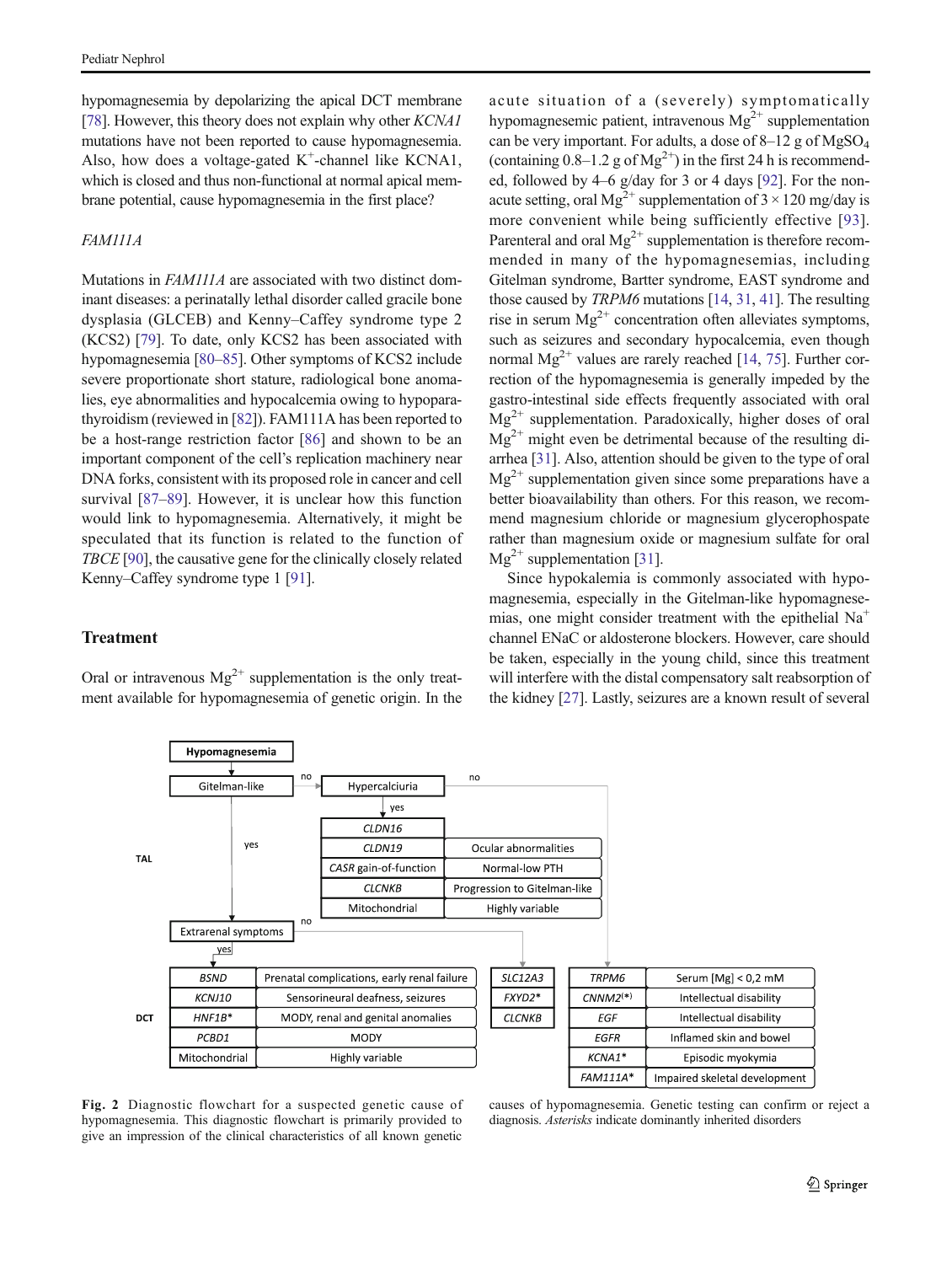<span id="page-9-0"></span>genetic hypomagnesemias, as a primary effect of the genetic defect or secondary to the  $Mg^{2+}$  deficiency. In both cases, treatment with anticonvulsants such as valproate or phenobarbital might be beneficial [\[41](#page-10-0)].

### Summary and future perspectives

In summary, the identification of the different genetic hypomagnesemias has aided our understanding of the important role of the kidney—the TAL and DCT in particular—in maintaining  $Mg^{2+}$  homeostasis. Based on the combination of increased fractional renal  $Mg^{2+}$  excretion with familial occurrence and a variety of additional symptoms, it is possible to recognize cases with a genetic cause and differentiate between them to a certain extent (see Fig. [2](#page-8-0)). Subsequent characterization of the affected genes and proteins has improved our understanding of which molecular pathways are involved in  $Mg^{2+}$  homeostasis. Hypercalciuric hypomagnesemia is thereby often the presentation of a defect in the TAL, while Gitelman-like and "other" hypomagnesemias are generally localized to the DCT. Treatment still depends on  $Mg^{2+}$  supplementation, but an increased understanding of the pathophysiological mechanisms might make discovery of new treatment opportunities possible in the future.

Additional fundamental research might further elucidate the mechanisms of transport and regulation exploited by the DCT and TAL to maintain  $Mg^{2+}$  homeostasis. Not only does the basolateral  $Mg^{2+}$  transporter need to be identified, but the precise pathophysiological mechanisms by which known mutations cause hypomagnesemia also need further clarification. This even holds true for several well-known and thoroughly described hypomagnesemias, such as Gitelman syndrome. After all, some observations cannot be explained by current understanding. The proposed atrophy of the DCT, for example, has been observed in mice with Gitelman syndrome [[29\]](#page-10-0), but it is not present in mice on chronic thiazide treatmentinduced hypomagnesemia [[30\]](#page-10-0). The proposed decisive role for the membrane potential of the apical membrane is also not completely satisfying, especially since its role is proven for only some of the genetic hypomagnesemias [\[78\]](#page-12-0).

On the other hand, some pathways linked to hypomagnesemia might be underestimated. The EGF/EGFR pathway and the insulin and estrogen pathways seem to be of significant importance in terms of increasing  $Mg^{2+}$  transport but there is currently little evidence linking them to hypomagnesemic pathology (reviewed in [1]). Additionally, the role of the  $Na<sup>+</sup>$ K+ -ATPase might be more important than currently appreciated. The Na<sup>+</sup>-K<sup>+</sup>-ATPase is known to occupy a central position in many of the Gitelman-like hypomagnesemia, while it has the potential of being involved in EGFR activation by means of the Na<sup>+</sup>-K<sup>+</sup>-ATPase-Src-kinase complex [\[94](#page-12-0)]. The pathophysiology underlying mitochondria-associated

diseases might also be of great interest since at least one of the other hypomagnesemias has been reported to be characterized by a vastly diminished size and number of mitochondria in the DCT cells [[95](#page-12-0)]. However, it is not yet clear whether this is a cause, epiphenomenon or result of the hypomagnesemia. Lastly, the recent breakthroughs in identifying new pathways involved in  $Na<sup>+</sup>$  regulation by the DCT [[96](#page-12-0)] could also shed new light on the transport of other ions in this segment. Identification of these other pathways will hopefully provide decisive evidence on the mechanisms of  $Mg^{2+}$  reabsorption in the kidney and might open new roads to causal treatment of hypomagnesemia.

Acknowledgments This work was supported by The European Union, FP7 (grant agreement 2012-305608, "European Consortium for High-Throughput Research in Rare Kidney Diseases (EURenOmics)).

#### Compliance with ethical standards

Conflict of interest The authors declare that they have no conflicts of interest.

Open Access This article is distributed under the terms of the Creative Commons Attribution 4.0 International License (http:// creativecommons.org/licenses/by/4.0/), which permits unrestricted use, distribution, and reproduction in any medium, provided you give appropriate credit to the original author(s) and the source, provide a link to the Creative Commons license, and indicate if changes were made.

### **References**

- 1. de Baaij JH, Hoenderop JG, Bindels RJ (2015) Magnesium in man: implications for health and disease. Physiol Rev 95:1–46
- 2. Schlegel RN, Cuffe JS, Moritz KM, Paravicini TM (2015) Maternal hypomagnesemia causes placental abnormalities and fetal and postnatal mortality. Placenta 36:750–758
- 3. Hall DG (1957) Serum magnesium in pregnancy. Obstet Gynecol 9:158–162
- 4. Hou J, Goodenough DA (2010) Claudin-16 and claudin-19 function in the thick ascending limb. Curr Opin Nephrol Hypertens 19:483–488
- 5. Brunette MG, Vigneault N, Carriere S (1974) Micropuncture study of magnesium transport along the nephron in the young rat. Am J Physiol 227:891–896
- 6. Thebault S, Alexander RT, Tiel Groenestege WM, Hoenderop JG, Bindels RJ (2009) EGF increases TRPM6 activity and surface expression. J Am Soc Nephrol 20:78–85
- 7. Dimke H, Hoenderop JG, Bindels RJ (2010) Hereditary tubular transport disorders: implications for renal handling of Ca2+ and Mg2+. Clin Sci (Lond) 118:1–18
- 8. Syedmoradi L, Ghasemi A, Zahediasl S, Azizi F (2011) Prevalence of hypo- and hypermagnesemia in an Iranian urban population. Ann Hum Biol 38:150–155
- 9. Whang R, Ryder KW (1990) Frequency of hypomagnesemia and hypermagnesemia. Requested vs routine. JAMA 263:3063–3064
- 10. Wong ET, Rude RK, Singer FR, Shaw ST Jr (1983) A high prevalence of hypomagnesemia and hypermagnesemia in hospitalized patients. Am J Clin Pathol 79:348–352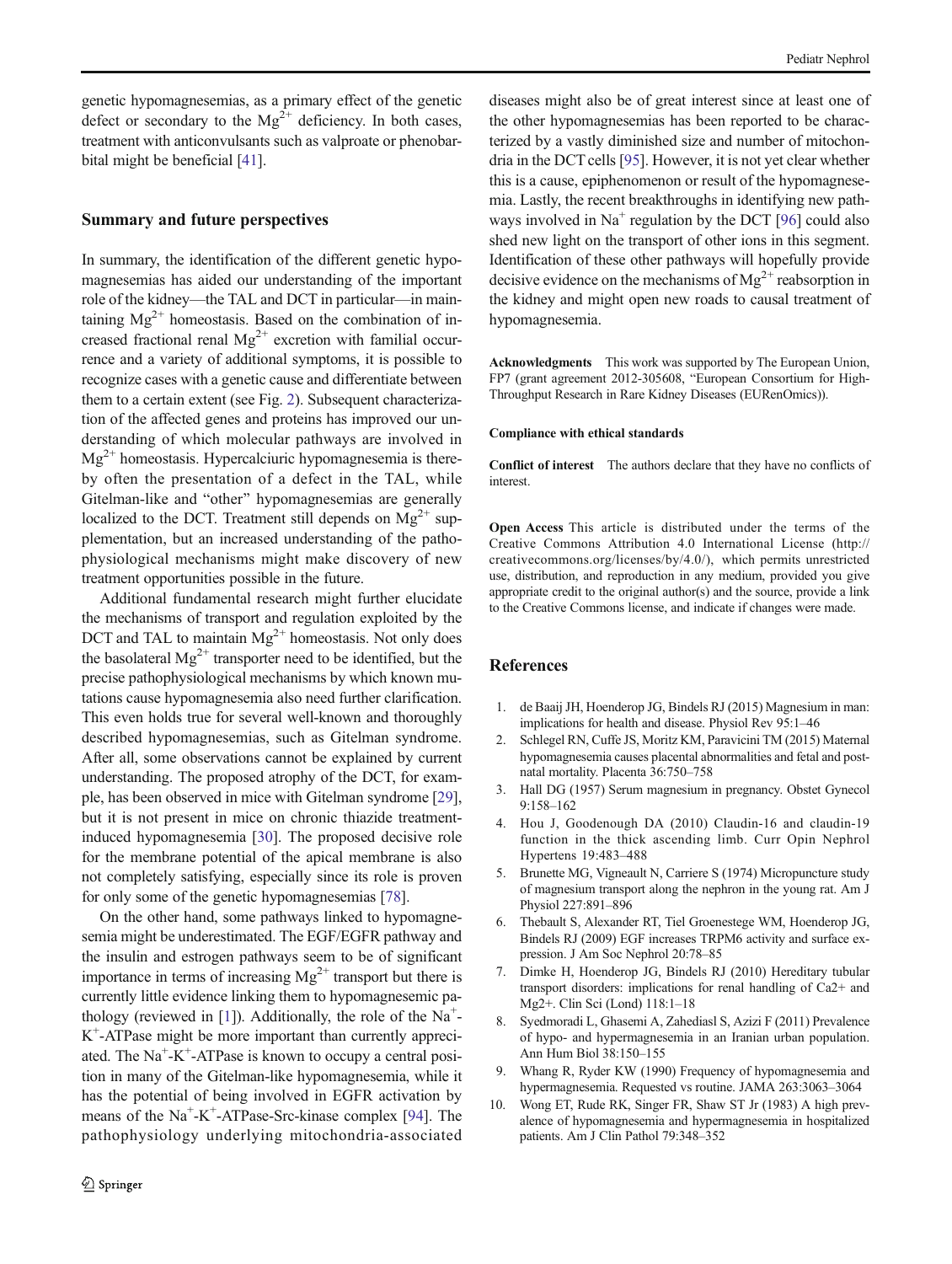- <span id="page-10-0"></span>11. Tong GM, Rude RK (2005) Magnesium deficiency in critical illness. J Intensive Care Med 20:3–17
- 12. Worthington V (2001) Nutritional quality of organic versus conventional fruits, vegetables, and grains. J Altern Complement Med 7:161–173
- 13. Elisaf M, Panteli K, Theodorou J, Siamopoulos KC (1997) Fractional excretion of magnesium in normal subjects and in patients with hypomagnesemia. Magnes Res 10:315–320
- 14. Schlingmann KP, Sassen MC, Weber S, Pechmann U, Kusch K, Pelken L, Lotan D, Syrrou M, Prebble JJ, Cole DE, Metzger DL, Rahman S, Tajima T, Shu SG, Waldegger S, Seyberth HW, Konrad M (2005) Novel TRPM6 mutations in 21 families with primary hypomagnesemia and secondary hypocalcemia. J Am Soc Nephrol 16:3061–3069
- 15. Jeck N, Schlingmann KP, Reinalter SC, Komhoff M, Peters M, Waldegger S, Seyberth HW (2005) Salt handling in the distal nephron: lessons learned from inherited human disorders. Am J Physiol Regul Integr Comp Physiol 288:R782–795
- 16. Simon DB, Lu Y, Choate KA, Velazquez H, Al-Sabban E, Praga M, Casari G, Bettinelli A, Colussi G, Rodriguez-Soriano J, McCredie D, Milford D, Sanjad S, Lifton RP (1999) Paracellin-1, a renal tight junction protein required for paracellular Mg2+ resorption. Science 285:103–106
- 17. Konrad M, Schaller A, Seelow D, Pandey AV, Waldegger S, Lesslauer A, Vitzthum H, Suzuki Y, Luk JM, Becker C, Schlingmann KP, Schmid M, Rodriguez-Soriano J, Ariceta G, Cano F, Enriquez R, Juppner H, Bakkaloglu SA, Hediger MA, Gallati S, Neuhauss SC, Nurnberg P, Weber S (2006) Mutations in the tight-junction gene claudin 19 (CLDN19) are associated with renal magnesium wasting, renal failure, and severe ocular involvement. Am J Hum Genet 79:949–957
- 18. Yu AS (2015) Claudins and the kidney. J Am Soc Nephrol 26:11–19
- 19. Weber S, Schneider L, Peters M, Misselwitz J, Ronnefarth G, Boswald M, Bonzel KE, Seeman T, Sulakova T, Kuwertz-Broking E, Gregoric A, Palcoux JB, Tasic V, Manz F, Scharer K, Seyberth HW, Konrad M (2001) Novel paracellin-1 mutations in 25 families with familial hypomagnesemia with hypercalciuria and nephrocalcinosis. J Am Soc Nephrol 12:1872–1881
- 20. Konrad M, Hou J, Weber S, Dotsch J, Kari JA, Seeman T, Kuwertz-Broking E, Peco-Antic A, Tasic V, Dittrich K, Alshaya HO, von Vigier RO, Gallati S, Goodenough DA, Schaller A (2008) CLDN16 genotype predicts renal decline in familial hypomagnesemia with hypercalciuria and nephrocalcinosis. J Am Soc Nephrol 19:171–181
- 21. Pearce SH, Williamson C, Kifor O, Bai M, Coulthard MG, Davies M, Lewis-Barned N, McCredie D, Powell H, Kendall-Taylor P, Brown EM, Thakker RV (1996) A familial syndrome of hypocalcemia with hypercalciuria due to mutations in the calcium-sensing receptor. N Engl J Med 335:1115–1122
- 22. Watanabe S, Fukumoto S, Chang H, Takeuchi Y, Hasegawa Y, Okazaki R, Chikatsu N, Fujita T (2002) Association between activating mutations of calcium-sensing receptor and Bartter's syndrome. Lancet 360:692–694
- 23. Alfadda TI, Saleh AM, Houillier P, Geibel JP (2014) Calciumsensing receptor 20 years later. Am J Physiol Cell Physiol 307: C221–231
- 24. Tyler Miller R (2013) Control of renal calcium, phosphate, electrolyte, and water excretion by the calcium-sensing receptor. Best Pract Res Clin Endocrinol Metab 27:345–358
- 25. Jeck N, Konrad M, Peters M, Weber S, Bonzel KE, Seyberth HW (2000) Mutations in the chloride channel gene, CLCNKB, leading to a mixed Bartter-Gitelman phenotype. Pediatr Res 48:754–758
- 26. Hebert SC (2003) Bartter syndrome. Curr Opin Nephrol Hypertens 12:527–532
- 27. Kleta R, Bockenhauer D (2006) Bartter syndromes and other saltlosing tubulopathies. Nephron Physiol 104:p73–80
- 28. McCormick JA, Ellison DH (2015) Distal convoluted tubule. Compr Physiol 5:45–98
- 29. Loffing J, Vallon V, Loffing-Cueni D, Aregger F, Richter K, Pietri L, Bloch-Faure M, Hoenderop JG, Shull GE, Meneton P, Kaissling B (2004) Altered renal distal tubule structure and renal Na(+) and Ca(2+) handling in a mouse model for Gitelman's syndrome. J Am Soc Nephrol 15:2276–2288
- 30. Nijenhuis T, Vallon V, van der Kemp AW, Loffing J, Hoenderop JG, Bindels RJ (2005) Enhanced passive Ca2+ reabsorption and reduced Mg2+ channel abundance explains thiazide-induced hypocalciuria and hypomagnesemia. J Clin Invest 115:1651–1658
- 31. Knoers NV, Levtchenko EN (2008) Gitelman syndrome. Orphanet J Rare Dis 3:22
- 32. Foglia PE, Bettinelli A, Tosetto C, Cortesi C, Crosazzo L, Edefonti A, Bianchetti MG (2004) Cardiac work up in primary renal hypokalaemia-hypomagnesaemia (Gitelman syndrome). Nephrol Dial Transplant 19:1398–1402
- 33. Malafronte C, Borsa N, Tedeschi S, Syren ML, Stucchi S, Bianchetti MG, Achilli F, Bettinelli A (2004) Cardiac arrhythmias due to severe hypokalemia in a patient with classic Bartter disease. Pediatr Nephrol 19:1413–1415
- 34. Topol EJ, Lerman BB (1983) Hypomagnesemic torsades de pointes. Am J Cardiol 52:1367–1368
- 35. Simon DB, Nelson-Williams C, Bia MJ, Ellison D, Karet FE, Molina AM, Vaara I, Iwata F, Cushner HM, Koolen M, Gainza FJ, Gitleman HJ, Lifton RP (1996) Gitelman's variant of Bartter's syndrome, inherited hypokalaemic alkalosis, is caused by mutations in the thiazide-sensitive Na-Cl cotransporter. Nat Genet 12:24–30
- 36. Scholl UI, Dave HB, Lu M, Farhi A, Nelson-Williams C, Listman JA, Lifton RP (2012) SeSAME/EAST syndrome—phenotypic variability and delayed activity of the distal convoluted tubule. Pediatr Nephrol 27:2081–2090
- 37. Cruz DN, Shaer AJ, Bia MJ, Lifton RP, Simon DB (2001) Gitelman's syndrome revisited: an evaluation of symptoms and health-related quality of life. Kidney Int 59:710–717
- 38. Azzi A, Chehade H, Deschenes G (2015) Neonates with Bartter syndrome have enormous fluid and sodium requirements. Acta Paediatr 104:e294–299
- 39. Seyberth HW, Schlingmann KP (2011) Bartter- and Gitelman-like syndromes: salt-losing tubulopathies with loop or DCT defects. Pediatr Nephrol 26:1789–1802
- 40. Bockenhauer D, Feather S, Stanescu HC, Bandulik S, Zdebik AA, Reichold M, Tobin J, Lieberer E, Sterner C, Landoure G, Arora R, Sirimanna T, Thompson D, Cross JH, van't Hoff W, Al Masri O, Tullus K, Yeung S, Anikster Y, Klootwijk E, Hubank M, Dillon MJ, Heitzmann D, Arcos-Burgos M, Knepper MA, Dobbie A, Gahl WA, Warth R, Sheridan E, Kleta R (2009) Epilepsy, ataxia, sensorineural deafness, tubulopathy, and KCNJ10 mutations. N Engl J Med 360:1960–1970
- 41. Cross JH, Arora R, Heckemann RA, Gunny R, Chong K, Carr L, Baldeweg T, Differ AM, Lench N, Varadkar S, Sirimanna T, Wassmer E, Hulton SA, Ognjanovic M, Ramesh V, Feather S, Kleta R, Hammers A, Bockenhauer D (2013) Neurological features of epilepsy, ataxia, sensorineural deafness, tubulopathy syndrome. Dev Med Child Neurol 55:846–856
- 42. Zhang C, Wang L, Su XT, Lin DH, Wang WH (2015) KCNJ10 (Kir4.1) is expressed in the basolateral membrane of the cortical thick ascending limb. Am J Physiol Renal Physiol 308(11):F1288–296
- 43. Scholl UI, Choi M, Liu T, Ramaekers VT, Hausler MG, Grimmer J, Tobe SW, Farhi A, Nelson-Williams C, Lifton RP (2009) Seizures, sensorineural deafness, ataxia, mental retardation, and electrolyte imbalance (SeSAME syndrome) caused by mutations in KCNJ10. Proc Natl Acad Sci USA 106:5842–5847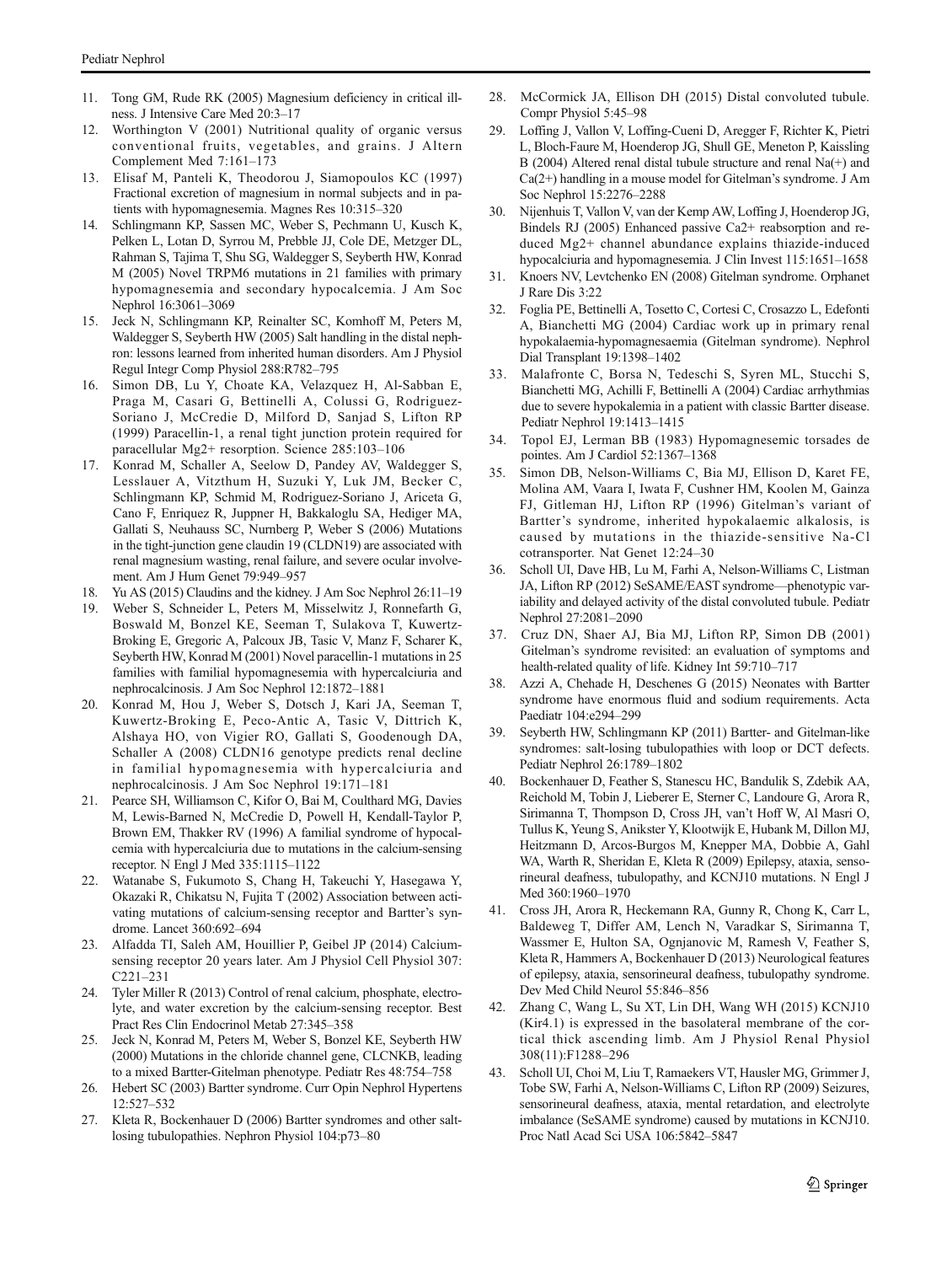- <span id="page-11-0"></span>44. Bandulik S, Schmidt K, Bockenhauer D, Zdebik AA, Humberg E, Kleta R, Warth R, Reichold M (2011) The salt-wasting phenotype of EAST syndrome, a disease with multifaceted symptoms linked to the KCNJ10 K+ channel. Pflugers Arch 461:423–435
- 45. de Baaij JH, Dorresteijn EM, Hennekam EA, Kamsteeg EJ, Meijer R, Dahan K, Muller M, van den Dorpel MA, Bindels RJ, Hoenderop JG, Devuyst O, Knoers NV (2015) Recurrent FXYD2 p.Gly41Arg mutation in patients with isolated dominant hypomagnesaemia. Nephrol Dial Transplant 30:952–957
- 46. Meij IC, Koenderink JB, van Bokhoven H, Assink KF, Groenestege WT, de Pont JJ, Bindels RJ, Monnens LA, van den Heuvel LP, Knoers NV (2000) Dominant isolated renal magnesium loss is caused by misrouting of the Na(+),  $K(+)$ -ATPase gamma-subunit. Nat Genet 26:265–266
- 47. Clissold RL, Hamilton AJ, Hattersley AT, Ellard S, Bingham C (2015) HNF1B-associated renal and extra-renal disease-an expanding clinical spectrum. Nat Rev Nephrol 11:102–112
- 48. Bockenhauer D, Jaureguiberry G (2015) HNF1B-associated clinical phenotypes: the kidney and beyond. Pediatr Nephrol 31:707–714
- 49. Adalat S, Woolf AS, Johnstone KA, Wirsing A, Harries LW, Long DA, Hennekam RC, Ledermann SE, Rees L, van't Hoff W, Marks SD, Trompeter RS, Tullus K, Winyard PJ, Cansick J, Mushtaq I, Dhillon HK, Bingham C, Edghill EL, Shroff R, Stanescu H, Ryffel GU, Ellard S, Bockenhauer D (2009) HNF1B mutations associate with hypomagnesemia and renal magnesium wasting. J Am Soc Nephrol 20:1123–1131
- 50. van der Made CI, Hoorn EJ, de la Faille R, Karaaslan H, Knoers NV, Hoenderop JG, Vargas Poussou R, de Baaij JH (2015) Hypomagnesemia as first clinical manifestation of ADTKD-HNF1B: a case series and literature review. Am J Nephrol 42:85–90
- 51. Ferre S, Veenstra GJ, Bouwmeester R, Hoenderop JG, Bindels RJ (2011) HNF-1B specifically regulates the transcription of the gammaa-subunit of the Na+/K + -ATPase. Biochem Biophys Res Commun 404:284–290
- 52. Thony B, Neuheiser F, Kierat L, Blaskovics M, Arn PH, Ferreira P, Rebrin I, Ayling J, Blau N (1998) Hyperphenylalaninemia with high levels of 7-biopterin is associated with mutations in the PCBD gene encoding the bifunctional protein pterin-4acarbinolamine dehydratase and transcriptional coactivator (DCoH). Am J Hum Genet 62:1302–1311
- 53. Ferre S, de Baaij JH, Ferreira P, Germann R, de Klerk JB, Lavrijsen M, van Zeeland F, Venselaar H, Kluijtmans LA, Hoenderop JG, Bindels RJ (2014) Mutations in PCBD1 cause hypomagnesemia and renal magnesium wasting. J Am Soc Nephrol 25:574–586
- 54. Simaite D, Kofent J, Gong M, Ruschendorf F, Jia S, Arn P, Bentler K, Ellaway C, Kuhnen P, Hoffmann GF, Blau N, Spagnoli FM, Hubner N, Raile K (2014) Recessive mutations in PCBD1 cause a new type of early-onset diabetes. Diabetes 63:3557–3564
- 55. Chan DC (2006) Mitochondria: dynamic organelles in disease, aging, and development. Cell 125:1241–1252
- 56. Wilson FH, Hariri A, Farhi A, Zhao H, Petersen KF, Toka HR, Nelson-Williams C, Raja KM, Kashgarian M, Shulman GI, Scheinman SJ, Lifton RP (2004) A cluster of metabolic defects caused by mutation in a mitochondrial tRNA. Science 306:1190–1194
- 57. Belostotsky R, Ben-Shalom E, Rinat C, Becker-Cohen R, Feinstein S, Zeligson S, Segel R, Elpeleg O, Nassar S, Frishberg Y (2011) Mutations in the mitochondrial seryl-tRNA synthetase cause hyperuricemia, pulmonary hypertension, renal failure in infancy and alkalosis, HUPRA syndrome. Am J Hum Genet 88:193–200
- 58. Emma F, Pizzini C, Tessa A, Di Giandomenico S, Onetti-Muda A, Santorelli FM, Bertini E, Rizzoni G (2006) "Bartter-like" phenotype in Kearns-Sayre syndrome. Pediatr Nephrol 21:355–360
- 59. Goto Y, Itami N, Kajii N, Tochimaru H, Endo M, Horai S (1990) Renal tubular involvement mimicking Bartter syndrome in a patient with Kearns-Sayre syndrome. J Pediatr 116:904–910
- 60. Kriz WK,B (1979) Structural analysis of the rabbit. Kidney 56(X):126
- 61. Corral-Rodriguez MA, Stuiver M, Abascal-Palacios G, Diercks T, Oyenarte I, Ereno-Orbea J, de Opakua AI, Blanco FJ, Encinar JA, Spiwok V, Terashima H, Accardi A, Muller D, Martinez-Cruz LA (2014) Nucleotide binding triggers a conformational change of the CBS module of the magnesium transporter CNNM2 from a twisted towards a flat structure. Biochem J 464:23–34
- 62. Harvey JN, Barnett D (1992) Endocrine dysfunction in Kearns-Sayre syndrome. Clin Endocrinol (Oxf) 37:97–103
- 63. Giordano C, Powell H, Leopizzi M, De Curtis M, Travaglini C, Sebastiani M, Gallo P, Taylor RW, d'Amati G (2009) Fatal congenital myopathy and gastrointestinal pseudo-obstruction due to POLG1 mutations. Neurology 72:1103–1105
- 64. Gilbert RD, Emms M (1996) Pearson's syndrome presenting with Fanconi syndrome. Ultrastruct Pathol 20:473–475
- 65. Walder RY, Landau D, Meyer P, Shalev H, Tsolia M, Borochowitz Z, Boettger MB, Beck GE, Englehardt RK, Carmi R, Sheffield VC (2002) Mutation of TRPM6 causes familial hypomagnesemia with secondary hypocalcemia. Nat Genet 31:171–174
- 66. Schlingmann KP, Weber S, Peters M, Niemann Nejsum L, Vitzthum H, Klingel K, Kratz M, Haddad E, Ristoff E, Dinour D, Syrrou M, Nielsen S, Sassen M, Waldegger S, Seyberth HW, Konrad M (2002) Hypomagnesemia with secondary hypocalcemia is caused by mutations in TRPM6, a new member of the TRPM gene family. Nat Genet 31:166–170
- Voets T, Nilius B, Hoefs S, van der Kemp AW, Droogmans G, Bindels RJ, Hoenderop JG (2004) TRPM6 forms the Mg2+ influx channel involved in intestinal and renal Mg2+ absorption. J Biol Chem 279:19–25
- Anast CS, Mohs JM, Kaplan SL, Burns TW (1972) Evidence for parathyroid failure in magnesium deficiency. Science 177:606–608
- 69. Wang CY, Shi JD, Yang P, Kumar PG, Li QZ, Run QG, Su YC, Scott HS, Kao KJ, She JX (2003) Molecular cloning and characterization of a novel gene family of four ancient conserved domain proteins (ACDP). Gene 306:37–44
- 70. Stuiver M, Lainez S, Will C, Terryn S, Gunzel D, Debaix H, Sommer K, Kopplin K, Thumfart J, Kampik NB, Querfeld U, Willnow TE, Nemec V, Wagner CA, Hoenderop JG, Devuyst O, Knoers NV, Bindels RJ, Meij IC, Muller D (2011) CNNM2, encoding a basolateral protein required for renal Mg2+ handling, is mutated in dominant hypomagnesemia. Am J Hum Genet 88:333–343
- 71. Arjona FJ, de Baaij JH, Schlingmann KP, Lameris AL, van Wijk E, Flik G, Regele S, Korenke GC, Neophytou B, Rust S, Reintjes N, Konrad M, Bindels RJ, Hoenderop JG (2014) CNNM2 mutations cause impaired brain development and seizures in patients with hypomagnesemia. PLoS Genet 10:e1004267
- 72. Groenestege WM, Thebault S, van der Wijst J, van den Berg D, Janssen R, Tejpar S, van den Heuvel LP, van Cutsem E, Hoenderop JG, Knoers NV, Bindels RJ (2007) Impaired basolateral sorting of pro-EGF causes isolated recessive renal hypomagnesemia. J Clin Invest 117:2260–2267
- 73. Tejpar S, Piessevaux H, Claes K, Piront P, Hoenderop JG, Verslype C, Van Cutsem E (2007) Magnesium wasting associated with epidermal-growth-factor receptor-targeting antibodies in colorectal cancer: a prospective study. Lancet Oncol 8:387–394
- 74. Campbell P, Morton PE, Takeichi T, Salam A, Roberts N, Proudfoot LE, Mellerio JE, Aminu K, Wellington C, Patil SN, Akiyama M, Liu L, McMillan JR, Aristodemou S, Ishida-Yamamoto A, Abdul-Wahab A, Petrof G, Fong K, Harnchoowong S, Stone KL, Harper JI, McLean WH, Simpson MA, Parsons M, McGrath JA (2014) Epithelial inflammation resulting from an inherited loss-offunction mutation in EGFR. J Invest Dermatol 134:2570–2578
- 75. Glaudemans B, van der Wijst J, Scola RH, Lorenzoni PJ, Heister A, van der Kemp AW, Knoers NV, Hoenderop JG, Bindels RJ (2009)